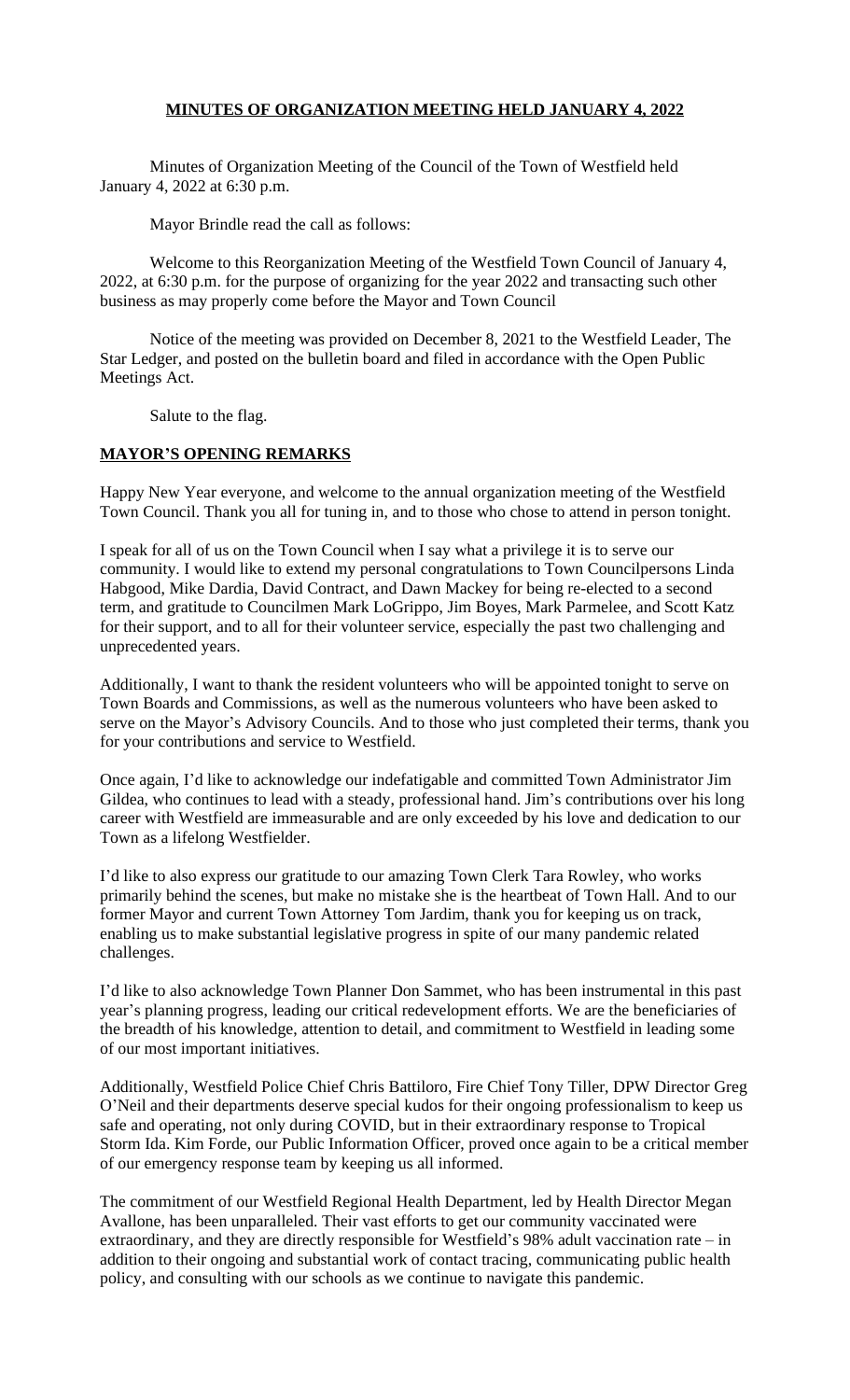There are, of course, too many Town employees to list individually – all of whom have worked tirelessly this year to deliver for our residents, and they each have my heartfelt gratitude for their dedication and professionalism.

And lastly, thanks to our families, including my own, for their ongoing support of our volunteer service. We couldn't serve without them.

**PRESENT:** Mayor Brindle, Council Members Habgood, LoGrippo, Katz, Mackey, Contract, Dardia, Boyes

#### **ABSENT:** Councilman Parmelee

Mayor Brindle proposed the following Acting and Alternate Acting Mayor appointments for year 2022. Motion made by Councilman LoGrippo, seconded by Councilman Dardia, and unanimously confirmed by Council.

*Acting Mayor – Mark Parmelee Alternate Acting Mayor – Dawn Mackey*

Mayor Brindle proposed the following Council appointments. Motion made by Councilman Contract and seconded by Councilman LoGrippo was carried.

## *Planning Board Liaison*

| Michael Dardia, Class III                 | December 31, 2022 |
|-------------------------------------------|-------------------|
| <b>Board of Adjustment</b>                |                   |
| Eldy Pavon                                | December 31, 2025 |
| <b>B.</b> Carol Molnar                    | December 31, 2025 |
| Samuel Reisen, Alternate No. 2            | December 31, 2023 |
| <b>Special Improvement District Board</b> |                   |
| Amy Fixler, Owner Director                | December 31, 2024 |
| Burim Regjaj, Operator Director           | December 31, 2024 |
| Roberta Loew, Operator Director           | December 31, 2024 |
| Scott Katz, Council Designee              | December 31, 2022 |
| Dawn Mackey, Mayor Designee               | December 31, 2022 |
| Craig Gibson, Ex Officio                  | December 31, 2022 |

The Mayor proposed the following employee appointments. Motion made by Councilwoman Mackey and seconded by Councilman Dardia, said employee appointments were carried.

| 1. Resolution to appoint Town Engineer        | December 31, 2022 |
|-----------------------------------------------|-------------------|
| 2. Resolution to appoint Municipal Prosecutor | December 31, 2022 |
| 3. Resolution to appoint Public Defender      | December 31, 2022 |
|                                               |                   |

#### **Resolution No. 1**

WHEREAS, the Town Code of the Town of Westfield Section 2-88 requires that the appointment of the Town Engineer shall be made by the Town Administrator with the consent of the Mayor and approval of the Town Council; and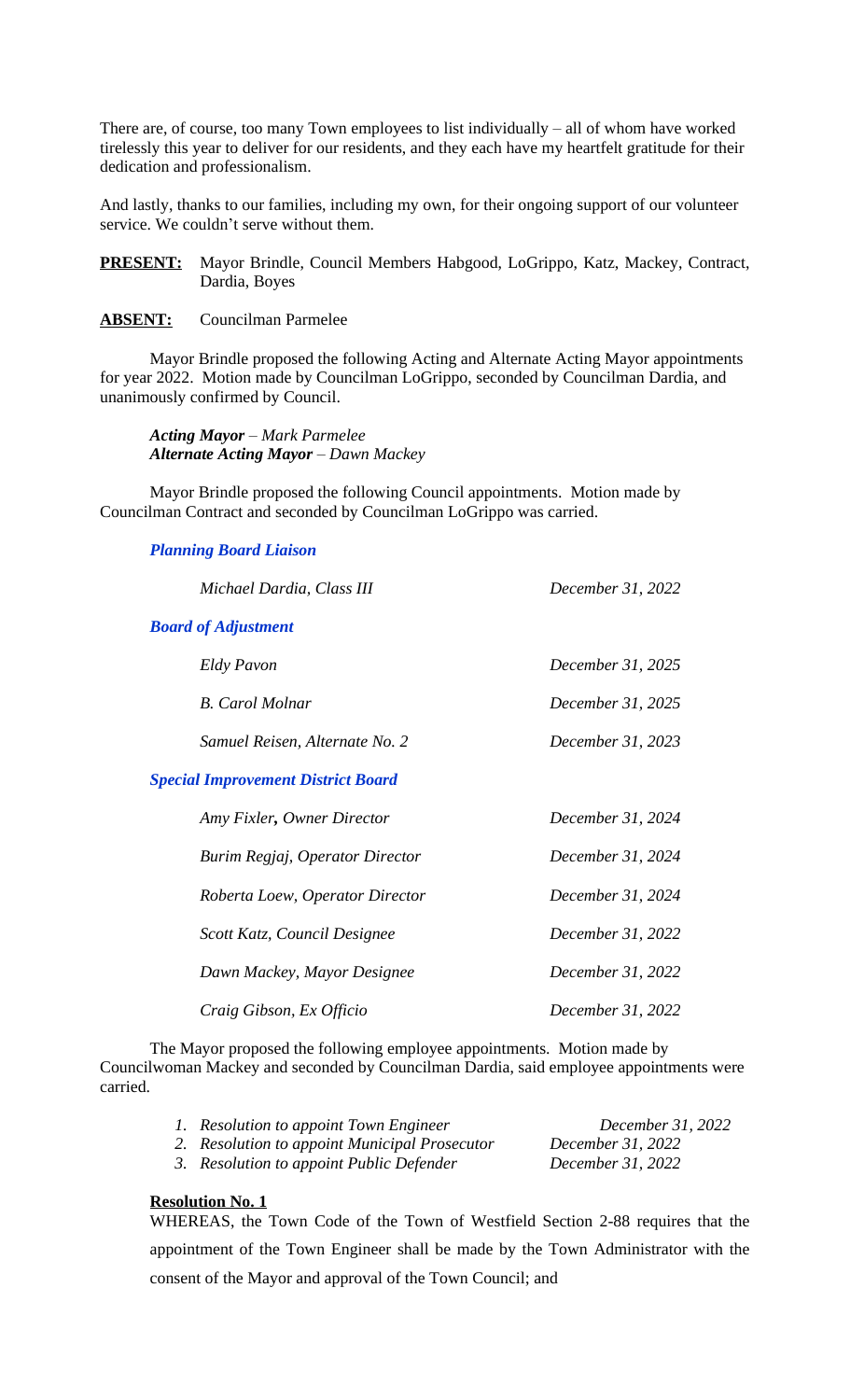WHEREAS, Section 2-88 of the Town Code and N.J.S.A. 40A: 9-2 requires that the Town Engineer posses the required qualifications for performing the duties of the office; and

WHEREAS, David C. Battaglia, PE, CME, CFM, CPWM of Van Cleef Engineering Associates, LLC possesses the required qualifications.

NOW, THEREFORE, BE IT RESOLVED that the Mayor and Town Council of the Town of Westfield appoint David C. Battaglia, PE, CME, CFM, CPWM of Van Cleef Engineering Associates, LLC to the position of Town Engineer for a term ending December 31, 2022.

#### **Resolution No. 2**

WHEREAS, the Town Code of the Town of Westfield Section 2-85 requires that the appointment of the Municipal Prosecutor shall be made by the Mayor with approval of the Town Council for a term up to one year.

BE IT RESOLVED that the Mayor and Town Council of the Town of Westfield appoint Howard Egenberg, Esq. to the position of Municipal Prosecutor for a one-year term ending December 31, 2022.

#### **Resolution No. 3**

WHEREAS, the Town Code of the Town of Westfield Section 2-86.1 requires that the appointment of the Town Public Defender shall be made by the Mayor with approval of the Town Council for a term up to one year.

NOW, THEREFORE, BE IT RESOLVED that the Mayor and Town Council of the Town of Westfield appoint Robert S. Bohrod, Esq. to the position of Town Public Defender for a one-year term ending December 31, 2022.

Mayor Brindle proposed the following Board appointments. Motion made by Councilwoman Mackey and seconded by Councilman LoGrippo was carried.

#### *Board of Health*

| Elizabeth Talmont                       | December 31, 2025 |
|-----------------------------------------|-------------------|
| Tara Donnelly, Alternate No. 1          | December 31, 2023 |
| <b>Council Liaison - Michael Dardia</b> | December 31, 2022 |
| <b>Recreation Commission</b>            |                   |
| Jennifer Gilman, Chair                  | December 31, 2022 |
| Amy Berman                              | December 31, 2024 |
| <b>Russell Howell</b>                   | December 31, 2024 |
| Joseph Schaefer, Alternate No. 2        | December 31, 2024 |
| <b>Council Liaison - Scott Katz</b>     | December 31, 2022 |

#### *Historic Preservation Commission*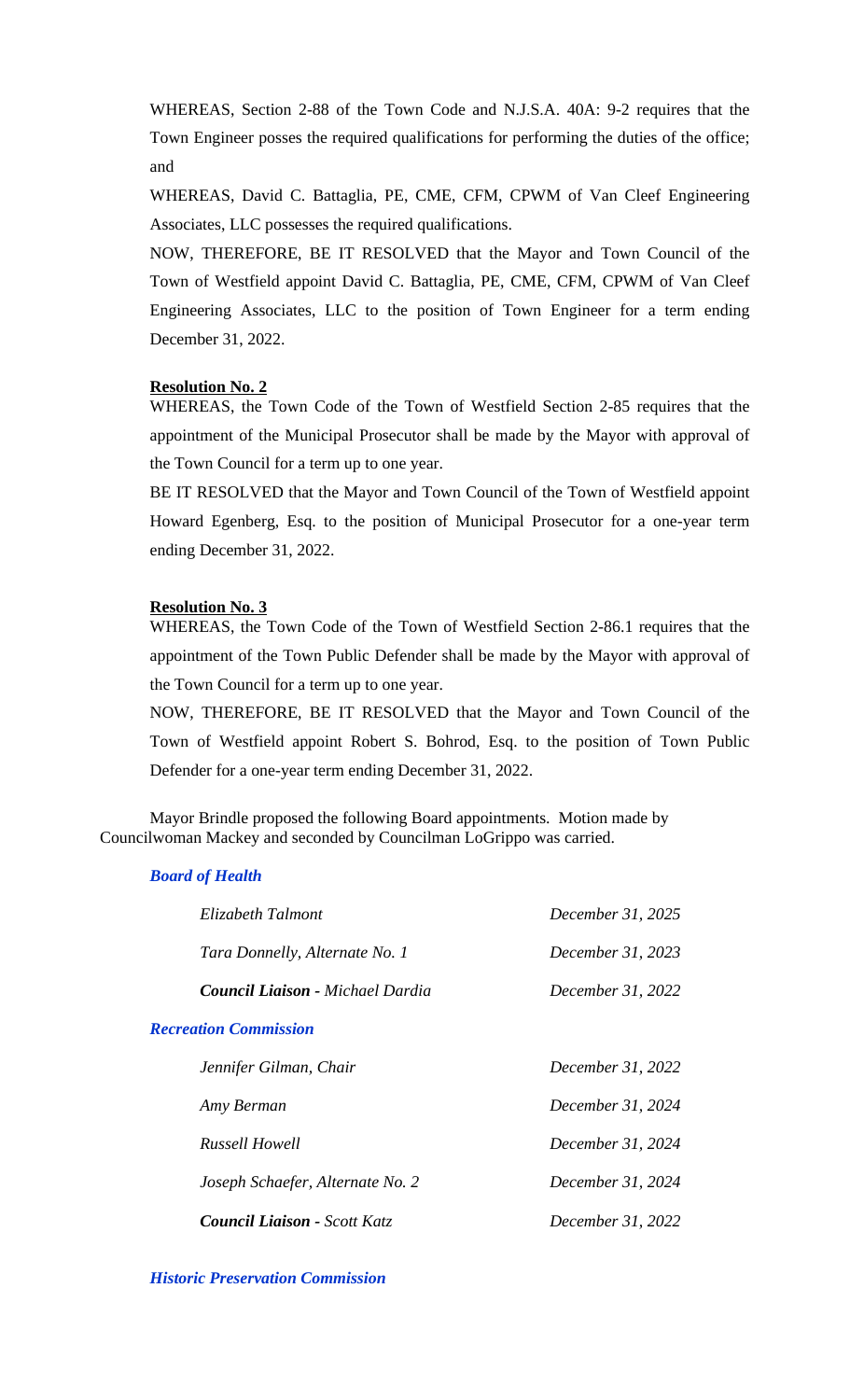| Katie Spikes, Class C                      | December 31, 2025                     |
|--------------------------------------------|---------------------------------------|
| Jacqueline Brevard, Class C                | December 31, 2025                     |
| Kathryn Reed, Alternate No. 2              | December 31, 2023                     |
| <b>Council Liaison</b> – Mark LoGrippo     | December 31, 2022                     |
| <b>Tree Preservation Commission</b>        |                                       |
| Marilyn Holda-Fleck                        | December 31, 2023<br>(Unexpired Term) |
| Manette Scheininger                        | December 31, 2023<br>(Unexpired Term) |
| <b>Council Liaison - James Boyes</b>       | December 31, 2022                     |
| <b>Memorial Library Board</b>              |                                       |
| David Collum                               | December 31, 2026                     |
| <b>Council Liaison - James Boyes</b>       | December 31, 2022                     |
| <b>Westfield Housing Commission</b>        |                                       |
| John O'Brien                               | December 31, 2022                     |
| Sasha Nisbet                               | December 31, 2022                     |
| Paul Marcotullio                           | December 31, 2022                     |
| Carol Nixon                                | December 31, 2022                     |
| Karna Gerich - Cestero                     | December 31, 2022                     |
| Don Sammet, ex officio member              | December 31, 2022                     |
| Frank Vuoso, ex officio member             | December 31, 2022                     |
| <b>Public Arts Commission</b>              |                                       |
| Gwen Fisher, Class 2/Mayor Designee        | December 31, 2022                     |
| John Levy, Class 3/Town Historian designee | December 31, 2022                     |
| Bob Zuckerman, Class 4/DWC Staff           | December 31, 2023                     |
| Cheryl Rosario, Class 5/Resident           | December 31, 2023                     |
| Dawn Mackey, Class 1/Town Council Rep.     | December 31, 2022                     |
| Christine Radlmann, Alternate No. 1        | December 31, 2023                     |
| Samantha Mooney, Alternate No. 2           | December 31, 2023                     |
| <b>Human Relations Advisory Commission</b> |                                       |
| Gary Mandelblatt                           | December 31, 2024                     |

*Juliana Rebeiro Mehta December 31, 2024*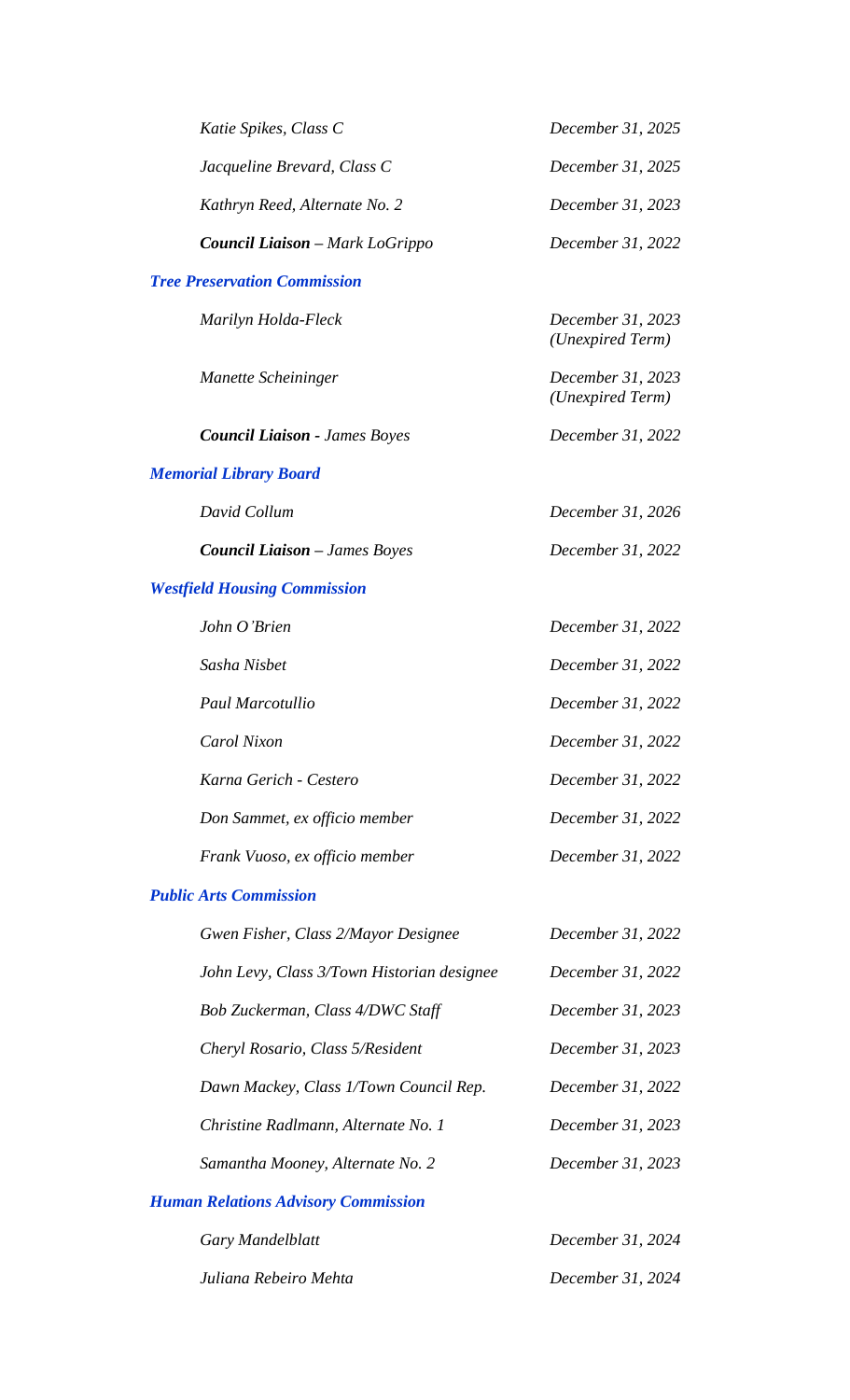| Varsha Iyer                               | December 31, 2024                     |
|-------------------------------------------|---------------------------------------|
| Elizabeth Lugones                         | December 31, 2023<br>(Unexpired Term) |
| Sofia Zimmerman                           | December 31, 2023                     |
| Paris Barker                              | December 31, 2022<br>(Unexpired Term) |
| Isabelle Shih, High School Representative | December 31, 2022                     |
| Lurie Silverman, Alternate No. 1          | December 31, 2022<br>(Unexpired Term) |
| Ronald Holmes, Alternate No. 2            | December 31, 2023                     |

# *Access and Inclusivity Council*

| Carl Figueroa                          | December 31, 2022 |
|----------------------------------------|-------------------|
| Jason Goldberg                         | December 31, 2022 |
| Elizabeth Lugones                      | December 31, 2022 |
| Juliana Rebeiro Mehta                  | December 31, 2022 |
| Roseann Pizzi                          | December 31, 2022 |
| Esinam Quarcoo                         | December 31, 2022 |
| Caroline Thompson                      | December 31, 2022 |
| Lisia Zheng                            | December 31, 2022 |
| Drew Pecker                            | December 31, 2022 |
| Jessie Borenstein, Alternate No. 1     | December 31, 2022 |
| Council Liaison - Michael Dardia       | December 31, 2022 |
| <b>Mental Health Council</b>           |                   |
| Dominique Trott, Resident              | December 31, 2023 |
| Esinam Quarcoo, Resident               | December 31, 2023 |
| Anne Arena, Alternate No. 2            | December 31, 2023 |
| <b>Council Liaison – Linda Habgood</b> | December 31, 2022 |
| <b>Bicycle Board</b>                   |                   |
| Douglas MacNeil, Resident              | December 31, 2022 |
| Angela Knowles, Resident               | December 31, 2022 |
|                                        |                   |

*James Meiselman, Resident December 31, 2022*

*Michael Ring, Resident December 31, 2022*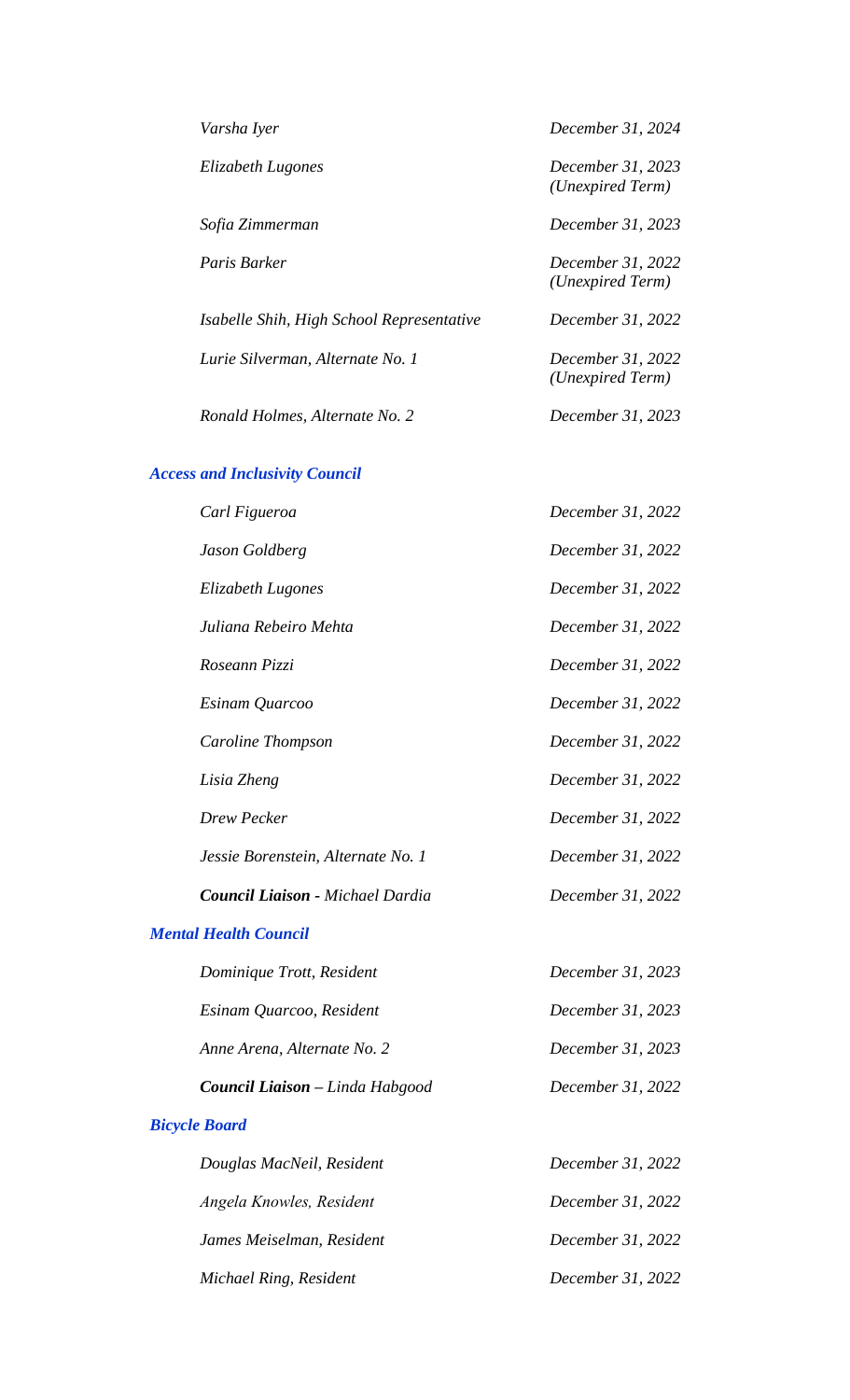*Jay Goldring, Green Team Liaison December 31, 2022*

Mayor Brindle announced the following Mayoral appointments:

| <b>Planning Board</b>                             |                   |
|---------------------------------------------------|-------------------|
| Michael La Place, Class IV                        | December 31, 2025 |
| Anastasia Harrison, Class IV                      | December 31, 2025 |
| Ann Freedman, Alternate No. 2                     | December 31, 2023 |
| Shelley Brindle, Class I, Mayor's Designee        | December 31, 2022 |
| Anthony Tiller, Class II                          | December 31, 2022 |
| <b>Solid Waste Advisory Board</b>                 |                   |
| <b>Jeff Bryk</b>                                  | December 31, 2022 |
| <b>Union County Transportation Advisory Board</b> |                   |
| Harvey Davidson                                   | December 31, 2022 |

#### *Union County Air Traffic Advisory Board*

*Jerome Feder December 31, 2022*

*Francis Adriaens, Alternate December 31, 2022*

*Chamber of Commerce Liaison – Councilman Mark LoGrippo Union County League of Municipalities – Mayor Brindle Board of Education Liaison – Mayor Brindle 2 nd Senior Citizens Housing Corporation Liaison* – *Councilman Mark Parmelee*

Mayor Brindle announced the following Council Committees:

#### *Finance Policy Committee*

*Linda Habgood, Chairwoman Mark Parmelee, Vice-Chairman Scott Katz David Contract*

*Public Safety, Transportation & Parking Committee James Boyes, Chairman Michael Dardia, Vice-Chairman Linda Habgood Mark LoGrippo*

*Code Review & Town Property Committee*

*Mark Parmelee, Chairman Dawn Mackey, Vice-Chairwoman James Boyes Michael Dardia*

## *Public Works Committee*

*David Contract, Chairman Scott Katz, Vice-Chairman Mark LoGrippo Dawn Mackey*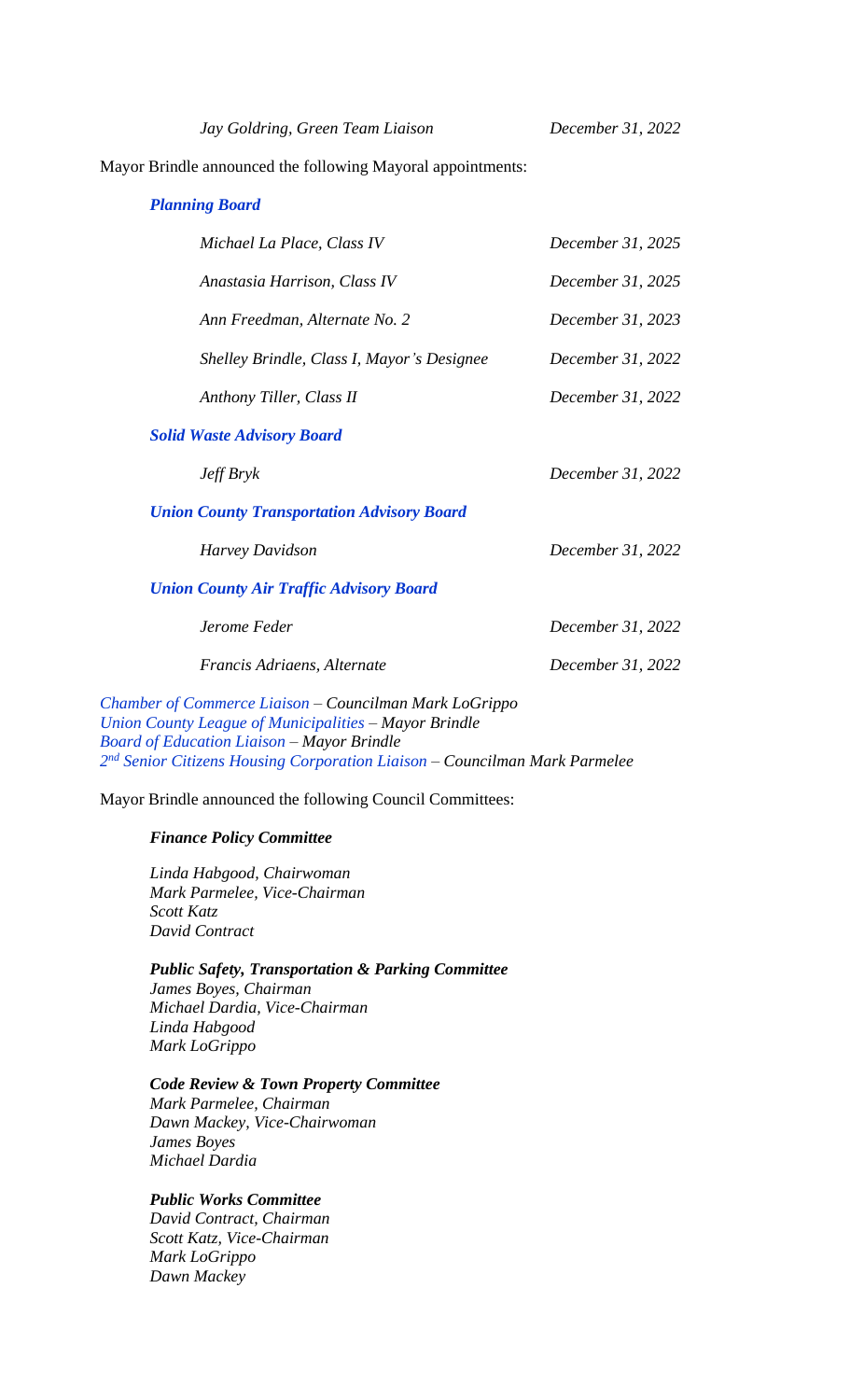announced their intention to open, the commitment that some of our existing businesses and commercial property owners have made to double down on their local investment, and importantly to all of us, a booming real estate market where housing values in Westfield rose almost 20% this past year. It's important to appreciate these silver linings while we continue to weather this seemingly never ending pandemic.

Our strength continues to lie in the dedication of our Town employees, the enduring commitment and volunteerism of our residents, and the resiliency of our business community.

I am proud of the following accomplishments this Council made on many fronts this year:

- Successfully managed our pandemic fiscal recovery and the successful restoration of Town services, maintaining ample surplus and AAA bond rating
- Paved 15 miles of roads, bringing our four-year total to 43 miles, almost half the Town
- Attained Police Department state professional accreditation for the first time in Town history
- Managed the clean up and recovery efforts from Tropical Storm Ida, including the firstever storm related bulky waste pick up by Town's DPW
- Completed and adopted the Town's first-ever Land Use and Circulation Plan, finalizing the last step of the Master Plan and providing a holistic roadmap for future growth
- Adopted 29 general ordinances which included historic designations, increasing fines tenfold on graffiti bias crimes, licensing of landscapers, outlawing private residential pool rentals, and more
- Introduced Edison School field proposal in collaboration with BOE
- Adopted Redevelopment Plan and PILOT agreement for Westfield Crossing on South Avenue, providing an anticipated \$15M net revenue benefit to the Town
- Allowed for the adaptive reuse of the Handler Building on North Avenue to be converted to the region's first hydroponic vertical farm
- Continued to emphasize voluntary historic designation, with two additional historic properties designated at property owners' request – bringing the total to seven in this administration, the most in Town history
- Adopted ordinance to allow for makerspaces downtown which precipitated and enabled the Rialto's transformation into the Center for Creativity
- Launched new and enhanced Town website, allowing for enhanced automation, online payment, and communication tools
- Enhanced and beautified Open Quimby, facilitating a vibrant and successful summer in our downtown
- Received \$1.3M in pursued grants, the most in decades
- Awarded Silver Certification by Sustainable Jersey for the second time in Town history

There is a much more exhaustive list of accomplishments that can be found on the Town website, but I prefer to spend my time this evening focusing on our future where we remain committed to working together to focus on progress, not partisanship.

This year, our key objectives are as follows:

- Continue our record of strong fiscal responsibility and management
- Protect the health and safety of our residents and employees
- Become a premier sustainable town
- Upgrade and invest in our parks and fields
- Diversify our housing stock; and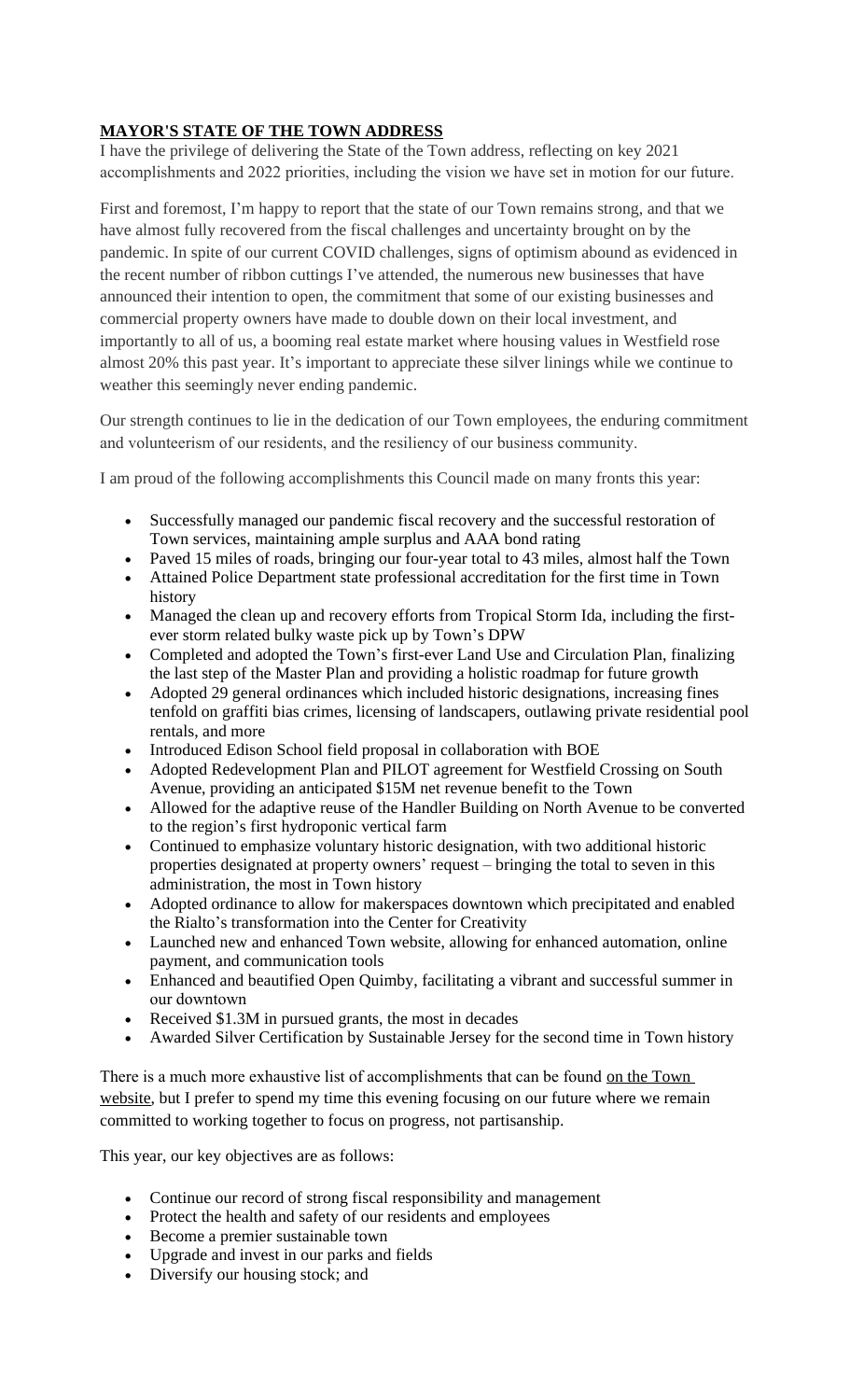Advance plans for revitalizing our Downtown

Specifically, we aim to accomplish the following:

# **1) Continue our record of strong fiscal responsibility and management**

- Maintain AAA-bond rating and ample surplus
- Prioritize new revenue streams, cost savings, and efficiencies to maximize productivity and hold the line on property taxes, while improving services
- Expand and diversify our tax base while exploring new ways to augment our revenue sources
- Continue to invest in capital and infrastructure to upgrade equipment and services and mitigate long-term maintenance costs
- Continue to execute on unprecedented multi-year paving program, which calls for 80% of Town roads to be paved by 2026, with more than half paid by utility companies

# **2) Protect the health and safety of our residents and employees**

- Continue to provide Westfield Police and Fire Departments with adequate resources and equipment to protect our residents and businesses, including:
	- o Adding an additional police officer, which, with four new officers entering the Academy this month, will bring our active duty force to 52, the highest staffing level in history
	- o Expanding the Town's current body-worn camera program to every officer
	- o Installing License Plate Readers in every patrol car in an effort to further reduce crime and combat auto theft
- Prioritize speeding and traffic enforcement to improve pedestrian and traffic safety
- Implement recommendations of traffic, pedestrian, and circulation plan to mitigate congestion and improve pedestrian safety
- Ensure adequate staffing and funding of Regional Health Department to proactively address and manage future health crises

# **3) Continue progress towards becoming a premier sustainable town**

- Continue the transformation of the Conservation Center to a premier regional recycling facility and revenue generator for the Town
- Prioritize storm water mitigation measures by allocating resources based upon short and long-term recommendations by the newly created Westfield Infrastructure Resilience Committee (WIRC) comprised of resident volunteers and key staff members
- Continue to support Green Team efforts to engage and educate the public and business community through various public events, fairs, and sustainability initiatives
- Require best sustainable and green building practices in all new development

# **4) Upgrade our parks and fields**

- Designate specific capital budget annually to support maintenance and necessary basic park improvements, such as bathrooms, water fountains, lighting, etc.
- Prioritize the creation of new playing fields as recommended in the Strategic Parks Plan, starting with the Edison Field proposal
- Create a detailed Master Plan for Tamaques Park in partnership with the County and assess potential for relocation of the Westfield Rink, additional parking, dog park, and bike and walking trails
- Implement parking, safety, and restroom improvements to Houlihan/Sid Fay
- Continue cleanup and capital improvements to Brightwood Park in collaboration with Friends of Brightwood
- Plan for new playground at Windsor Park and new South Avenue public park to be paid for by Westfield Crossing developer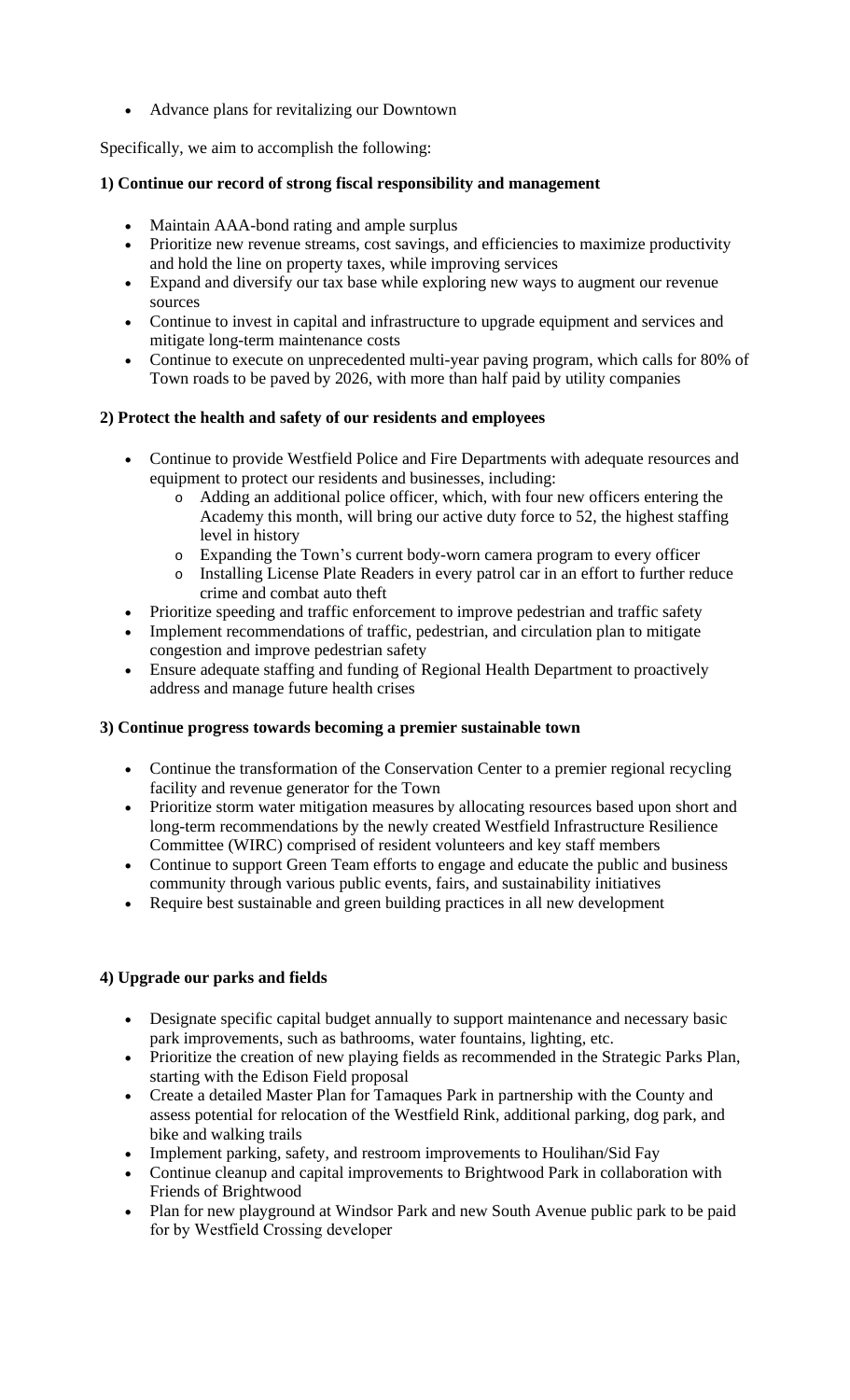# **5) Diversify our housing stock to ensure young people can afford to live here, and seniors can afford to stay**

- Ensure fulfillment of Westfield's Affordable Housing obligations while mitigating concerns over traffic, infrastructure, and school enrollment
- Reclaim control over high profile development projects by negotiating favorable redevelopment agreements that require higher quality architectural and construction standards, traffic mitigation measures, and public improvements

And lastly, and probably most significantly:

# **6) Advance our plans for revitalizing our historic Downtown to ensure it remains vibrant for generations to come**

- In the short-term, continue to evolve Downtown beautification efforts by enhancing Open Quimby, parklets, and outdoor spaces and expanding programming to draw downtown visitors
- In 1Q, finalize agreement with operator to convert northside train station into a restaurant/bar, and open southside coffee kiosk
- Engage the public in evaluating downtown/Lord and Taylor redevelopment plan by Lord & Taylor property owner, Streetworks Development, with anticipated 2Q public presentation
- Aim to create a fiscally responsible smart growth plan that enables a new downtown live/work/play ecosystem with improved streetscapes, vibrant public gathering spaces, and additional living and working options to support and sustain our local businesses for the long-term
- Implement a long-overdue downtown parking solution that meets the needs of post-COVID commuters, employees, and shoppers
- Continue to prioritize the arts by incorporating murals, street art, and outdoor exhibits into all economic development efforts and elevating Westfield as a preeminent cultural destination, partnering with the Rialto as an anchor

We have an ambitious agenda, and it will take all of us working together to bring these goals to fruition as we strive to build an even brighter future. To achieve this, we must not fear change or progress, but rather embrace it, while we continue to prioritize maintaining our "small town" character which attracted so many of us here in the first place. To ensure Westfield remains healthy and vibrant, we need to evolve, adapt, and grow so that all are welcome and feel at home here.

Which brings me to my final point. While we've made strides on so many fronts, troubling signs of division and hate have appeared in our schools and playgrounds over the past few years. I don't believe these acts are reflective of our community at-large, but how we respond to them does define us. And we must answer: *Who do we want to be?*

From the abundant love and compassion I've witnessed in this community during the pandemic, we already know who we are. We just need to work harder to denounce those who seek division, and actively and publicly stand up for each other. Let's heed the call from our Westfield clergy in a recently shared video of solidarity, "We need the light. Here. Now. Let's shine together." I firmly commit to leading that charge in the year ahead and making this one of my administration's most important priorities.

In closing, I look forward to the days when COVID is no longer mentioned in this annual address. In spite of its lingering challenges, I'm proud to affirm that the state of our Town is exceptionally strong, and we are well poised to capitalize on a post-pandemic future.

I will ask once again that you continue to hold us accountable for delivering on our commitments to you, and approach this year with gratitude for our families, community, service, and health.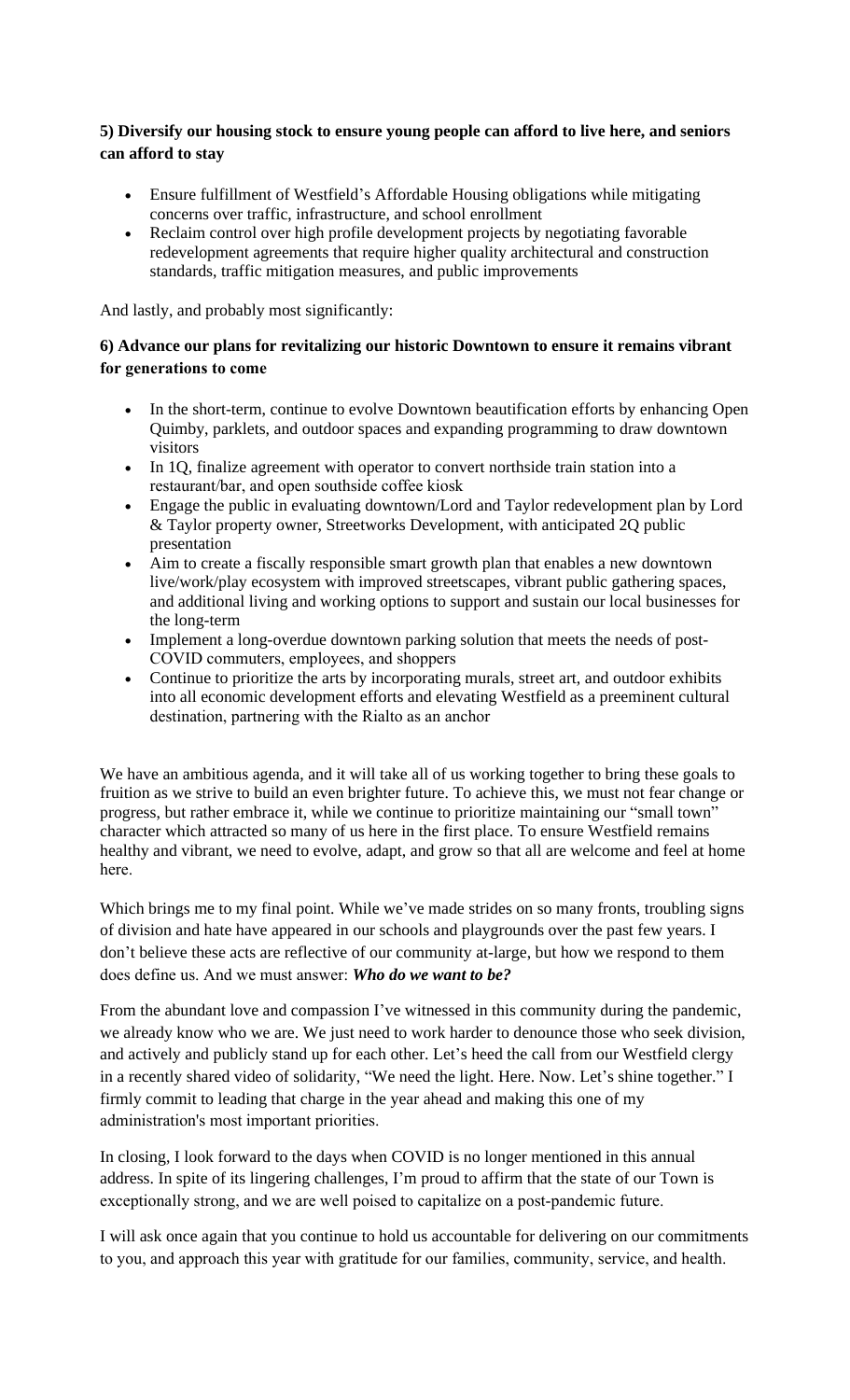It remains a privilege to be your mayor. God bless our great community and country. Happy New Year! Be the Light!

#### **OPEN DISCUSSION BY CITIZENS**

Mayor Brindle opened the public comments portion of the meeting and asked if there were any questions or comments.

Hearing no comments, Mayor Brindle closed the public comment portion of the meeting.

## **REPORTS OF STANDING COMMITTEES:**

#### Finance Policy Committee

The following resolutions, introduced by Councilwoman Habgood, Chairwoman of the Finance Policy Committee, and seconded by Councilwoman Mackey, were unanimously adopted.

#### **Resolution No. 4**

WHEREAS, the Town of Westfield is required to have a Cash Management Plan in accordance with N.J.S.A. 40A:5-14; and

WHEREAS the Cash Management Plan, in accordance with the Local Fiscal Affairs Law, must be adopted annually by the governing body through passage of a Resolution; and

NOW, THEREFORE BE IT RESOLVED by the Town Council of the Town of Westfield, in the County of Union, that the 2022 Cash Management Plan is hereby adopted.

BE IT FURTHER RESOLVED, that a copy of the plan is to be transmitted by the Chief Financial Officer to each named depository.

## **I. STATEMENT OF PURPOSE**

The Cash Management Plan (the "Plan") is prepared pursuant to the provisions of N.J.S.A. 40A:5-14 in order to set forth the basis for the deposits ("Deposits") and Investment ("Permitted Investments") of certain public funds of the Town of Westfield, pending the use of such funds for the intended purposes. The Plan is intended to assure that all public funds identified herein are deposited in interest bearing Deposits or otherwise invested in Permitted Investments hereafter referred to. The intent of the Plan is to provide that the decisions made with regard to the Deposits and the Permitted Investments will be done to insure the safety, the liquidity (regarding its availability for the intended purposes) and the maximum investment return within such limits. The Plan is intended to insure that any Deposit or Permitted Investment matures within the time period that approximates the prospective need for the funds deposited or invested so that there is not a risk to the market value of such Deposits or Permitted Investments.

## **II. IDENTIFICATION OF FUNDS AND ACCOUNTS TO BE COVERED BY THE PLAN**

A. The plan is intended to cover the deposit and/or investment of the following funds and accounts at authorized depositories of the Town of Westfield:

Current Fund/Clearing Treasurer's and Collector's Accounts General Capital Account Dog License Account Other Trust Fund Accounts Pool Operating and Capital Accounts

B. It is understood that this Plan is not intended to cover certain funds and accounts, specifically:

County Forfeiture Account Federal Forfeiture Account Municipal Court (General and Special Bail) Accounts Public Assistance Account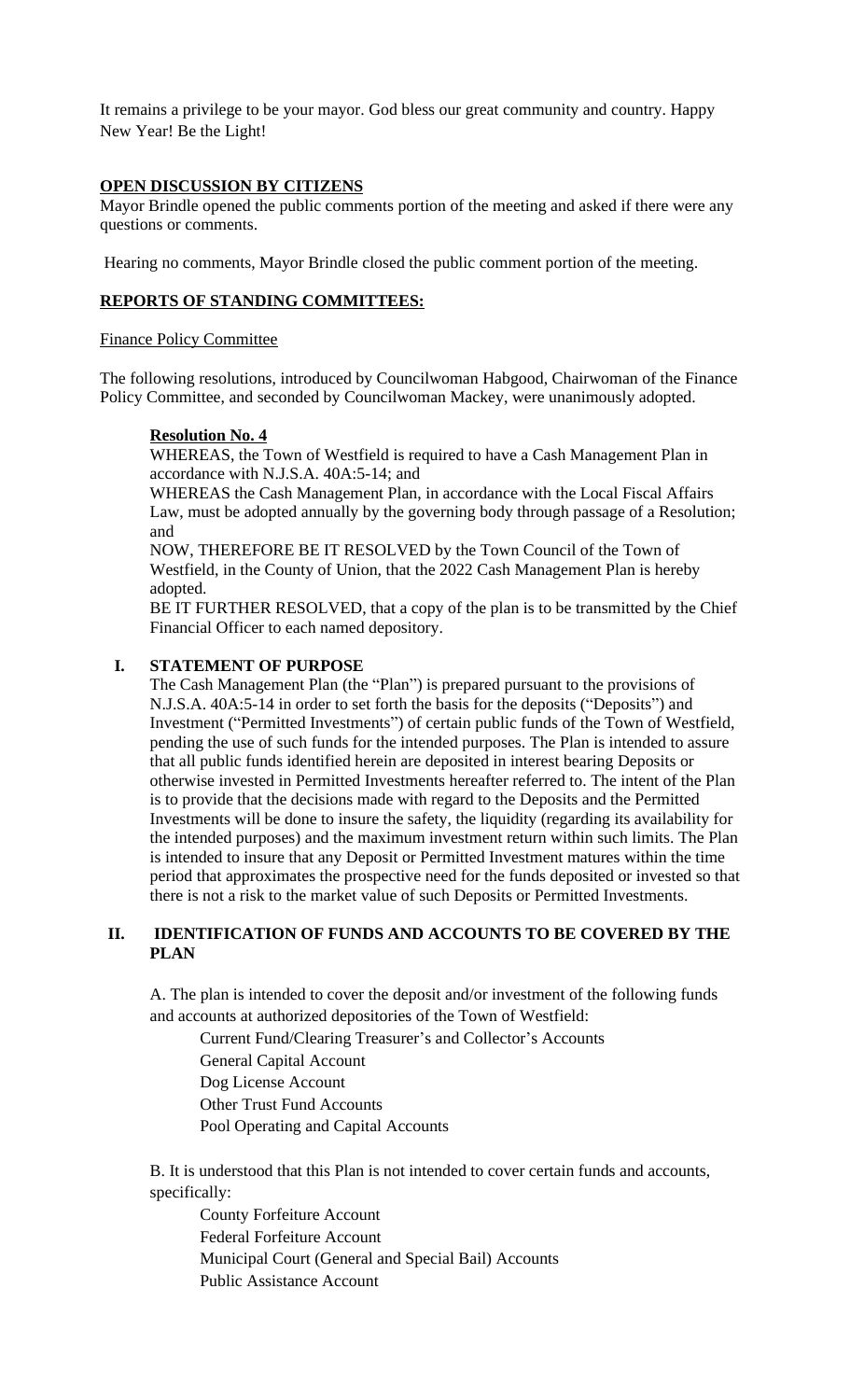Change and Petty Cash Funds

- Trust Funds to the extent that the deposit of such funds to an interest-bearing account would require by law the payment of interest to the provider of funds
- Any Compensating Balances maintained for the purpose of obtaining specific services from financial institutions. Such accounts may be established at the discretion of the Chief Financial Officer based on his determination of their cost effectiveness. The Chief Financial Officer shall have the authority to execute written agreements for said accounts.

## III. **DESIGNATION OF OFFICIALS OF THE TOWN OF WESTFIELD AUTHORIZED TO MAKE DEPOSITS AND INVESTMENTS UNDER THE PLAN**

A. The Chief Financial Officer ("CFO" or "Treasurer") of the Town of Westfield, (the "Designated Official") is hereby authorized and directed to deposit and/or invest the funds referred to in the Plan. The Chief Financial Officer is authorized to designate in writing an alternate to act in his capacity during an absence.

Prior to making any such Deposits or any Permitted Investments, such officials are directed to supply to all depositories or any other parties with whom the Deposits or Permitted Investments are made a written copy of this Plan which shall be acknowledged in writing by such parties and a copy of such acknowledgment kept on file with such official.

# IV. **DESIGNATION OF DEPOSITORIES**

The following banks and financial institutions are hereby designated as official depositories for

all public funds referred to in the Plan, including any Certificates of Deposit which are not otherwise invested in Permitted Investments as provided for in this Plan: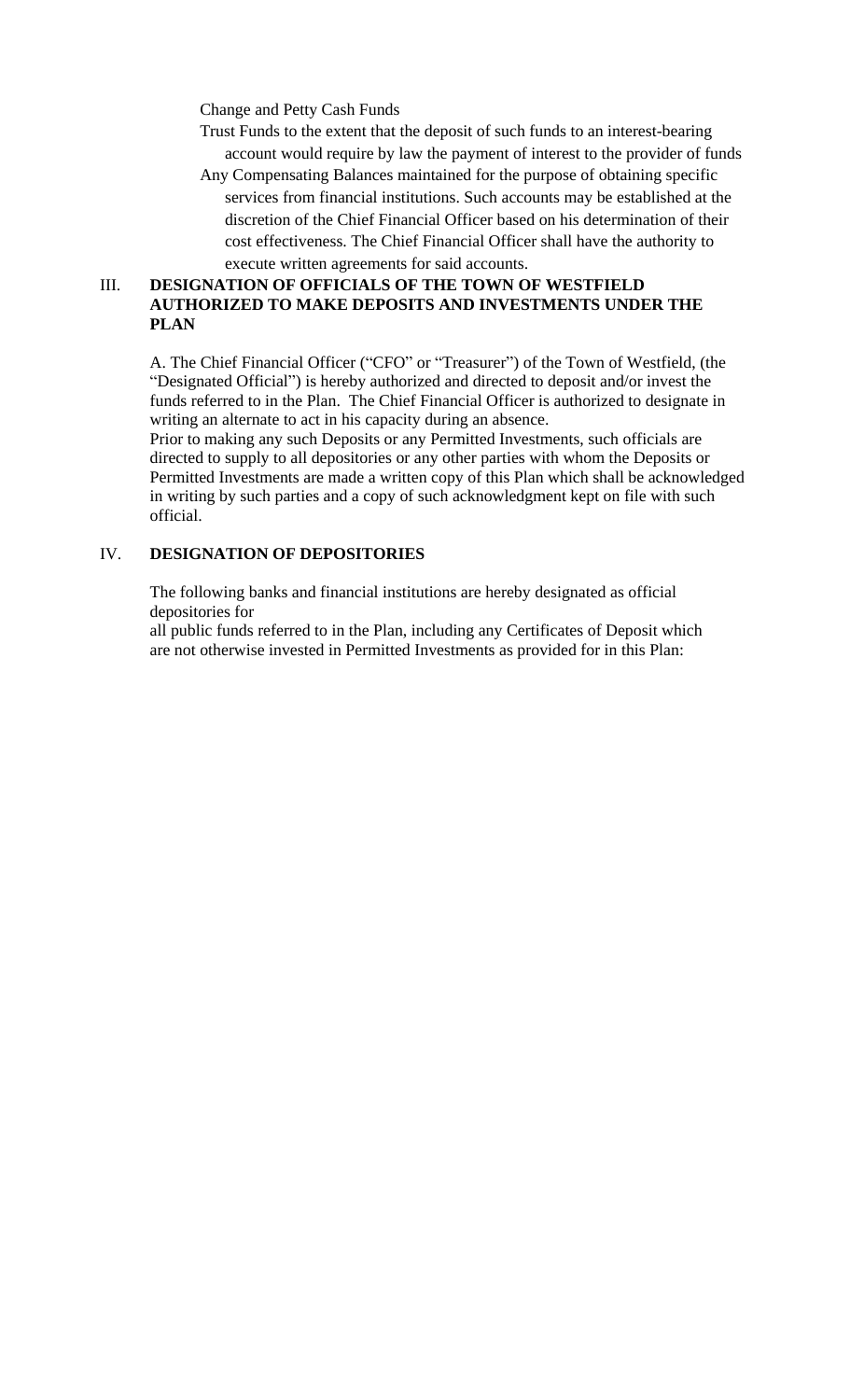**OCEANFIRST COMMUNITY BANK WELLS FARGO BANK INVESTORS BANK BANK OF AMERICA J. P. MORGAN CHASE BANK NJ CASH MANAGEMENT FUND HAVEN SAVINGS BANK NORTHFIELD BANK COLUMBIA BANK TD BANK PROVIDENT BANK PNC BANK LAKELAND BANK VALLEY NATIONAL BANK CAPITAL ONE BANK PEAPACK-GLADSTONE BANK CONNECTONE BANK SPENCER BANK**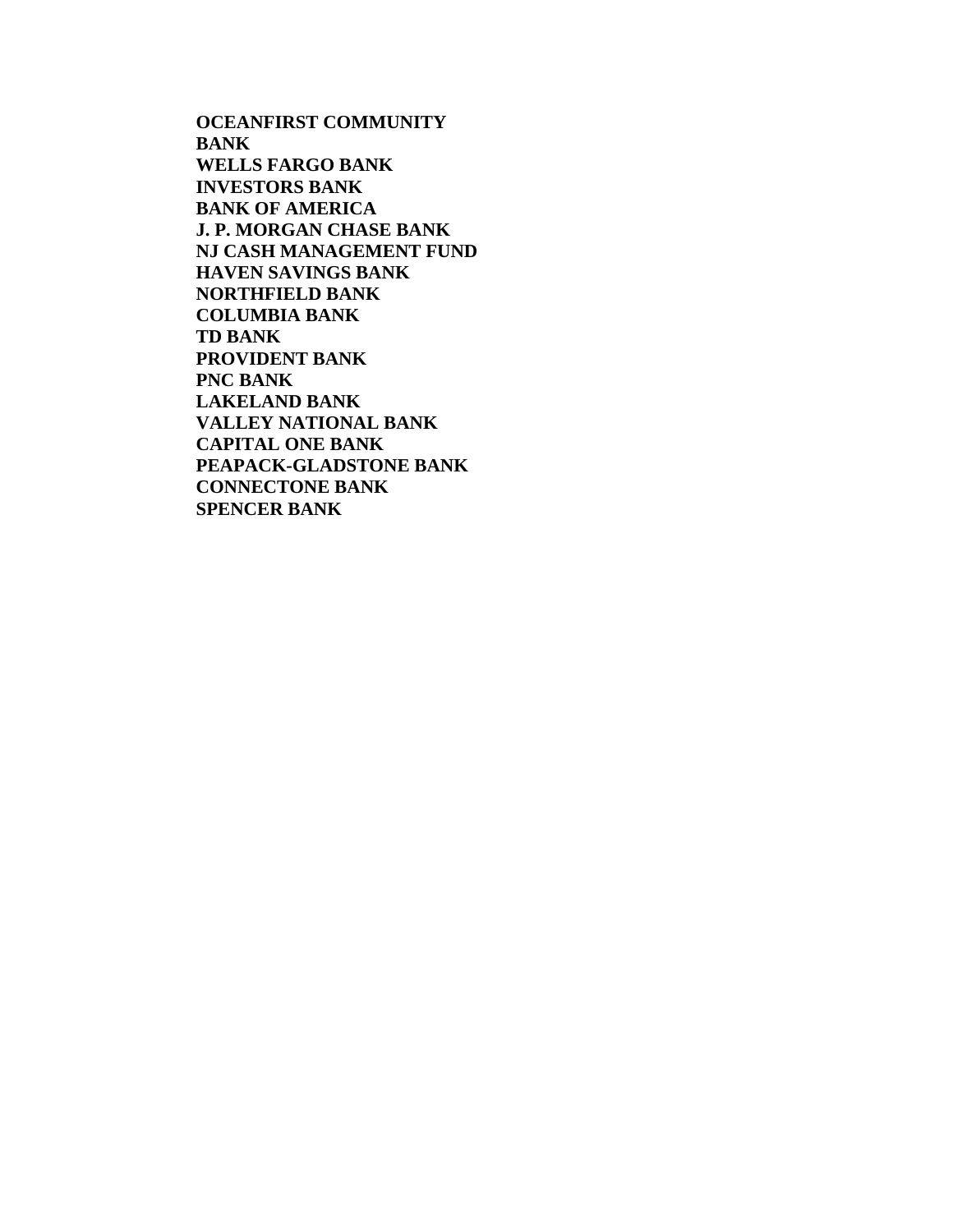All such depositories shall acknowledge in writing receipt of this Plan by sending a copy of such acknowledgment to the Designated Official(s) referred to in Section III above.

## V. **DESIGNATION OF BROKERAGE FIRMS AND DEALERS WITH WHOM THE DESIGNATED OFFICIALS MAY DEAL**

The following brokerage firms and/or dealers and other institutions are hereby designated as

firms with whom the Designated Official (s) of the Town referred to in this Plan may deal for purposes of buying and selling securities identified in this Plan as Permitted Investments or otherwise providing for Deposits. All such brokerage firms and/or dealers shall acknowledge in writing receipt of this Plan by sending a copy of such acknowledgment to the Designated Official (s) referred to in Section III above.

None designated

## VI. **AUTHORIZED INVESTMENTS**

A. Investments shall be limited by the express authority of the Local Fiscal Affairs Law, N.J.S.A. 40A:5-15.1 and except as otherwise specifically provided for herein, the Designated Official is/ are hereby authorized to invest the public funds covered by this Plan in the following types of securities which, if suitable for registry, may be registered in the name of the local unit, and to the extent not otherwise held in Deposits, in the following Permitted Investments:

- (1) Bonds or other obligations of the United States of America or obligations guaranteed by the United State of America;
- (2) Government money market mutual funds;
- (3) Any obligation that a federal agency or a federal instrumentality has issued in accordance with an act of Congress, which security has a maturity date not greater than 397 days from the date of purchase, provided that such obligation bears a fixed rate of interest not dependent on any index or other external factor;
- (4) Bonds or other obligations of the local unit or bonds or other obligations of school districts of which the local unit is a part or within which the school district is located;
- (5) Bonds or other obligations, having a maturity date not more than 397 days from the date of purchase, issued by New Jersey school districts, municipalities, counties, and entities subject to the "Local Authorities Fiscal Control Law," P.L. 1983, c.313 (C.40A:5A-1 et seq.). Other bonds or obligations having a maturity date not more than 397 days from the date of purchase may be approved by the Division of Local Government Services of the Department of Community Services for investment by local units;
- (6) Local government investment pools;
- (7) Deposits with the State of New Jersey Cash Management Fund established pursuant to section 1 of P. L. 1977, c.281 (C.52:18A-90.4); or
- (8) Agreements for the repurchase of fully collateralized securities if:
	- (a) the underlying securities are permitted investments pursuant to paragraphs (1) and (3) of this subsection a, or are bonds or other obligations having a maturity date not more than 397 days from the date of purchase, issued by New Jersey school districts, municipalities, counties, and entities subject to the "Local Authorities Fiscal Control Law," P.L. 1983, c.313 (C.40A:5A-1 et seq.).;
	- (b) the custody of collateral is transferred to a third party;
	- (c) the maturity of the agreement is not more than 30 days;
	- (d) the underlying securities are purchased through a public depository as defined in section 1 of P. L. 1970, c.236 (C.17:9-41); and
	- (e) a master repurchase agreement providing for the custody and security of collateral is executed.
- (9) Certificates of Deposit in accordance with the following conditions:
	- (a) the funds are initially invested through a public depository as defined in section 1 of P.L. 1970, c.236 (C.17:9-41) designated by the local unit;
	- (b) the designated public depository arranges for the deposit of the funds in certificates of deposit in one or more federally insured banks or savings and loans associations, for the account of the local unit;
	- (c) 100 percent of the principal and accrued interest of each certificate of deposit is insured by the Federal Deposit Insurance Corporation;
	- (d) the designated public depository acts as custodian for the local unit with respect to the certificates of deposit issued for the local unit's account; and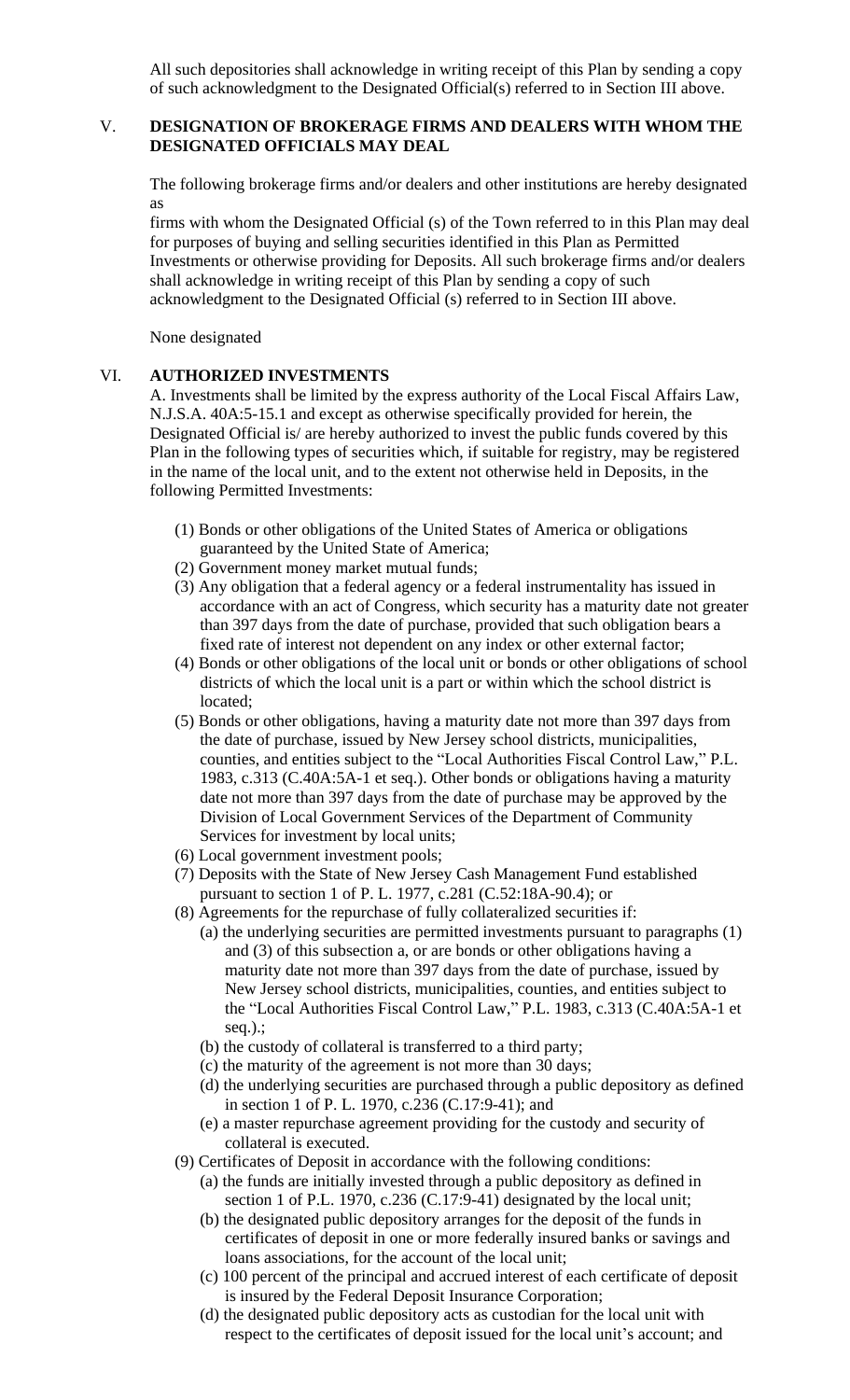(e) at the same time that the local unit's funds are deposited and the certificates of deposit are issued, the designated public depository receives an amount of deposits from customers of other banks and savings and loan associations, wherever located, equal to the amount of funds initially invested by the local unit through the designated public depository.

B. Any investment instruments in which the security is not physically held by the local unit shall be covered by a third party custodial agreement which shall provide for the designation of such investments in the name of the local unit and prevent unauthorized use of such investments.

C. Purchase of investment securities shall be executed by the "delivery versus payment" method to ensure that securities are either received by the local unit or a third party custodian prior to or upon the release of the local unit's funds.

D. Any investments not purchased and redeemed directly from the issuer, government money market mutual fund, local government investment pool, or the State of New Jersey Cash Management Fund, shall be purchased and redeemed through the use of a national or State bank located within this State or through a broker-dealer which, at the time of purchase or redemption, has been registered continuously for a period of at least two years pursuant to section 9 of P.L. 1967, c.93 (C.49:3-56) and has at least \$25 million in capital stock (or equivalent capitalization if not a corporation), surplus reserves for contingencies and undivided profits, or through a securities dealer who makes primary markets in U.S. Government securities and reports daily to the Federal Reserve Bank of New York its position in and borrowing on such U.S. Government securities.

E. For purposes of this section:

- (1) a "government money market mutual fund" means an investment company or investment trust:
	- (a) which is registered with the Securities and Exchange Commission under the "Investment Company Act of 1940," 15 U.S.C. s. 80a-1 et seq., and operated in accordance with 17 C.F.R. s.270.2a-7, except that a government money market mutual fund may not impose liquidity fees or redemption gates regardless of whether permitted to do so under 17 C.F.R. s.270.2a-7;
	- (b) the portfolio of which is limited to U.S. Government securities that meet the definition of an eligible security pursuant to 17 C.F.R. s.270.2a-7, securities that have been issued by New Jersey school districts, municipalities, counties, and entities subject to the "Local Authorities Fiscal Control Law," P.L. 1983, c.313 (C.40A:5A-1 et seq.) that meet the definition of an eligible security pursuant to 17 C.F.R. s.270.2a-7, and repurchase agreements that are collateralized by such securities in which direct investment may be made pursuant to paragraphs (1), (3) and (5) of subsection A. of this section; and
	- (c) which is rated by a nationally recognized statistical rating organization.
- (2) a "local government investment pool" means an investment company or investment trust:
	- a) which is managed in accordance with generally accepted accounting and financial reporting principles for local government investment pools established by the Governmental Accounting Standards Board;
	- b) which is rated in the highest category by a nationally recognized statistical rating organization;
	- c) which is limited to U.S. Government securities that meet the definition of an eligible security pursuant to 17 C.F.R. s. 270.2a-7, securities that have been issued by New Jersey school districts, municipalities, counties, and entities subject to the "Local Authorities Fiscal Control Law," P.L. 1983, c.313 (C.40A:5A-1 et seq.), that meet the definition of an eligible security pursuant to 17 C.F.R.s270.2a-7 and repurchase agreements that are collateralized by such securities in which direct investment may be made pursuant to paragraphs (1), (3) and (5) of subsection A. of this section;
	- d) which is in compliance with such rules as may be adopted pursuant to the "Administrative Procedure Act," P.L. 1968, c.410 (c.52:14B-1 et seq.) by the Local Finance Board of the Division of Local Government Services in the Department of Community Affairs, which may promulgate rules providing for disclosure and reporting requirements, and other provisions deemed necessary by the board to provide for the safety, liquidity and yield of the investments,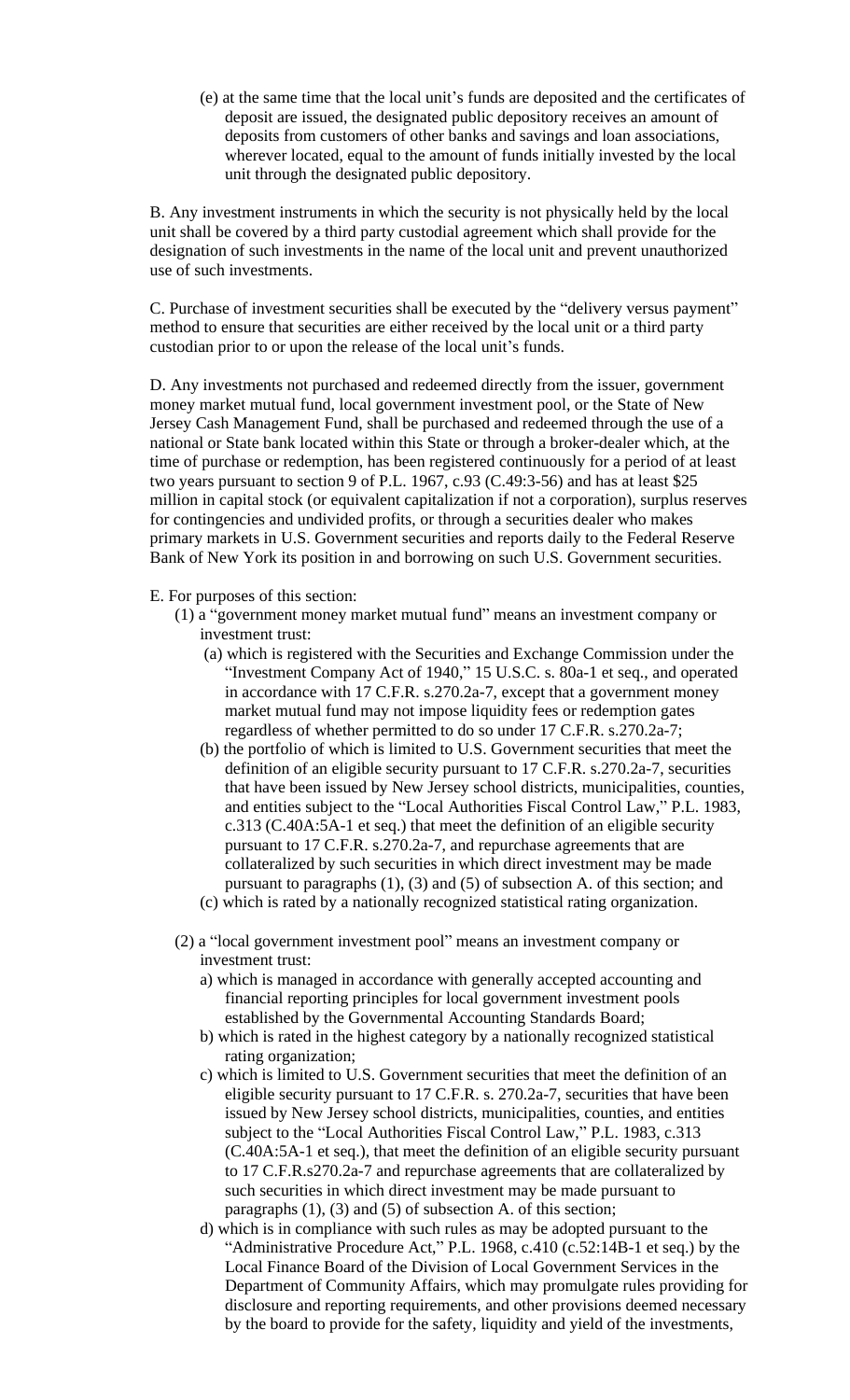- e) which does not permit investments in instruments that: are subject to high price volatility with changing market conditions; cannot reasonably be expected, at the time of interest rate adjustment, to have a market value that approximates their par value; or utilize an index that does not support a stable net asset value;
- f) which purchases and redeems investments directly from the issuer, government money market mutual fund, or the State of New Jersey Cash Management Fund, or through the use of a national or State bank located within this State, or through a broker-dealer which, at the time of purchase or redemption, has been registered continuously for a period of at least two years pursuant to section 9 of P.L. 1967 C.49:3-56) and has at least \$25 million in capital stock (or equivalent capitalization if not a corporation), surplus reserves for contingencies and undivided profits, or through a securities dealer who makes primary markets in U.S. Government securities and reports daily to the Federal Reserve Bank of New York its position in and borrowing on such U.S. Government securities; and
- g) which does not impose liquidity fees or redemption gates.

F. Investments in, or deposits or purchases of financial instruments made pursuant to this section shall not be subject to the requirements of the "Local Public Contracts Law," P.L. 1971, c.198 (C.40A:11-1 et. seq.).

## **VII. SAFEKEEPING CUSTODY PAYMENT AND ACKNOWLEDGMENT OF RECEIPT OF PLAN**

To the extent that any Deposit or Permitted Investment involves a document or security which is not physically held by the Town of Westfield, then such instrument or security shall be

covered by a custodial agreement with an independent third party, which shall be a bank or

financial institution in the State of New Jersey. Such institution shall provide for the designation

of such investments in the name of the Town of Westfield to assure that there is no unauthorized use of the funds or the Permitted Investments or Deposits. Purchase of any Permitted Investments that involve securities shall be executed by a "delivery versus payment" method to insure that such Permitted Investments are either received by the Town of Westfield or by a third party custodian prior to or upon the release of the Town's funds.

To assure that all parties with whom the Town of Westfield deals either by way of **Deposits** 

or Permitted Investments are aware of the authority and the limits set forth in this Plan, all such

parties shall be supplied with a copy of this Plan in writing and all such parties shall acknowledge the receipt of that Plan in writing, a copy of which shall be on file with the Designated Official(s).

## **VIII. POLICIES REGARDING THE AMOUNT TO BE INVESTED AND OBTAINING RATES**

It shall be the responsibility of the Chief Financial Officer to analyze the cash flow and to invest funds in legal investments, with consideration for preservation of capital, liquidity, current and historical investment returns, diversification, maturity requirements, costs and fees, and when appropriate, policies of investment instrument administrators. The Chief Financial Officer will observe the following guidelines:

With regard to obtaining interest on the various investment pools from commercial banks, savings banks and Community banks and other depository institutions listed in Section IV above, the Chief Financial Officer shall attempt to obtain a minimum of three quotations and shall invest at the institutions offering the highest effective rate. If such investment together with all other deposits of the Town of Westfield in said institution exceeds the Federal Deposit Insurance Corporation limit, then the institution must be covered by a current Government Unit Deposit Protection Act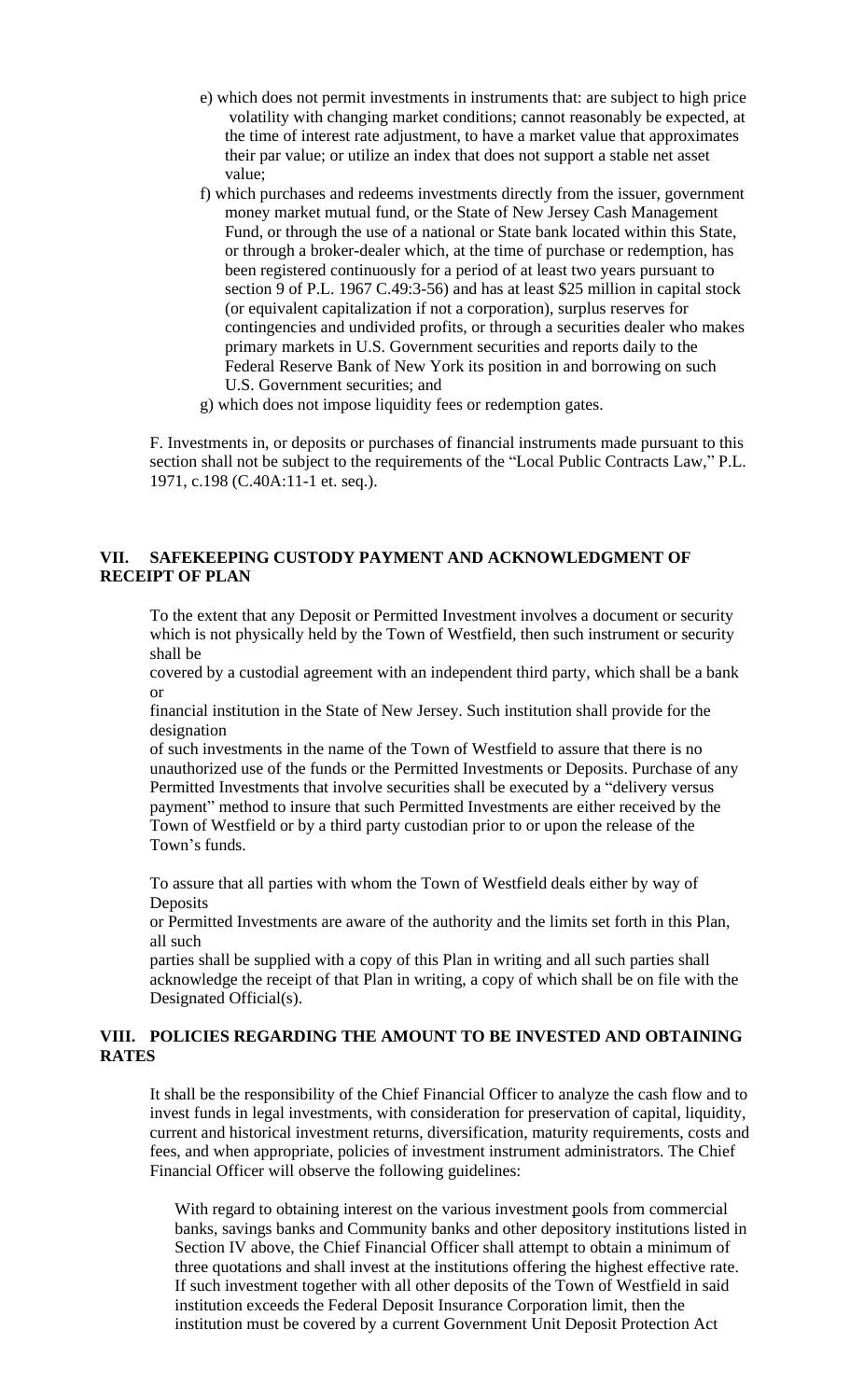("GUDPA") certificate.

The Chief Financial Officer shall determine which type of legal investment will best serve the needs of the municipality and is authorized to place funds in any legal investment unless otherwise restricted by law or by the governing body.

The Chief Financial Officer is authorized to contract the services of a Financial Advisor, as needed.

The Chief Financial Officer shall develop procedures to ensure internal controls are adequate to safeguard the Town of Westfield funds.

The amount invested should be limited to idle funds, as determined by the Chief Financial Officer. (The amount of funds remaining after forecasting and calculating bills to be paid, less compensating balance requirements are considered idle funds.)

For investments in any single bond anticipation note, temporary note, emergency note, special emergency note, tax anticipation note or other notes being sold by a municipality, county, board of education or fire district, which exceeds \$2.0MM, the receiving agency should have an underlying bond rating from a nationally recognized statistical rating organization (e.g. Standard & Poor, Moody's, or Fitch) equivalent to AA or higher.

## **IX. REPORTING REQUIREMENTS**

On or as close to the first day of each month during which this Plan is in effect, the Designated Official (s) referred to in Section III hereof shall supply to the governing body a written report of any Deposits or Permitted Investments made pursuant to this Plan, which shall include, as a minimum, the following information:

A. The name of any institution holding funds as a Deposit or a Permitted Investment. B. The amount of securities or Deposits purchased or sold during the immediately preceding month.

C. The class or type of securities purchased or Deposits made.

D. The book value of such Deposits or Permitted Investments.

E. The estimated income to be earned on such Deposits or Permitted Investments. To the extent that such amounts are actually earned at maturity, this report shall provide an accrual of such earnings during the immediately preceding month.

F. The fees incurred to undertake such Deposits or Permitted Investments.

G. The market value of all Deposits or Permitted Investments as of the end of the immediately preceding month.

H. All other information which may be deemed reasonable by the Chief Financial Officer from time to time which he believes of interest to the governing body of the Town of Westfield.

# **X. CREDIT CARDS/DEBIT CARDS AND ELECTRONIC PAYMENTS**

A. N.J.S.A. 40A:5-43 et seq. and N.J.S.A.2B:1-5 respectively provide for Municipal Courts and municipal agencies to be authorized to establish a system to accept electronic payments such as court-imposed obligations, or other valid municipal charges. B. All systems established for receipt of electronic payments are subject to the rules established by the Director of the Division of Local Government Services and the Rules of Court which are further delineated by Rule 7:14-4(c) which authorizes municipal courts to accept electronic payments and N.J.A.C. 5:30-9.1 et seq. which are established by the Division of Local Government Services providing guidelines for local governments use and receipt of electronic payments.

C. Definitions applied when utilizing electronic devices are in accordance with the definitions found in N.J.A.C. 5:30-9.2.

D. Prior to any municipal agency utilizing a method of electronic payments, the Chief Financial Officer must have evaluated the process to ensure compliance with the rules and regulations and approved the accounting and control procedures to be utilized.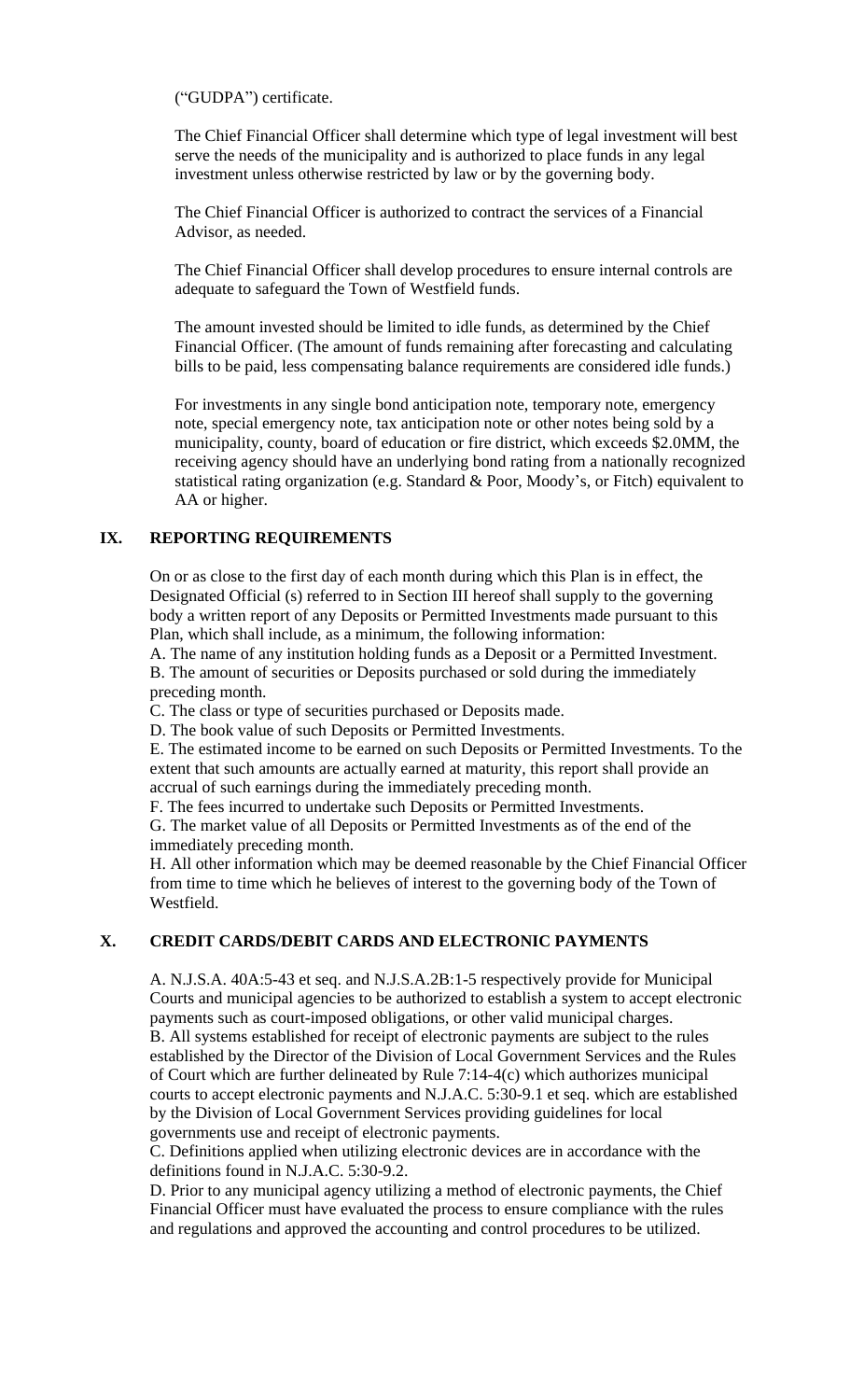# **XI. RECEIPTS AND DISBURSEMENTS OF THE FUNDS OF THE TOWN OF WESTFIELD**

A. All municipal funds received by any official or employee shall be deposited within 48 hours to accounts in the name of the Town of Westfield. Additionally, funds can be received utilizing methods of electronic payment such as Electronic Funds Transfer (EFT) and/or Automated Clearing House (ACH).

B. No municipal funds shall be disbursed by the Chief Financial Officer prior to the approval of the Town Council except for:

- a. Debt Service payments
- b. Investments
- c. Payroll and Payroll agency turnovers
- d. School and County Tax payments
- e. Purchases made by Procurement Cards
- f. Refunds not otherwise required to be approved by Town Council
- g. Payments deemed necessary by the Chief Financial Officer

Notification of the disbursements listed above not otherwise memorialized by resolution are to be provided at the next council meeting following payment.

C. The Chief Financial Officer is authorized to designate employees who may, from time to time, initiate wire transfers. Only the Chief Financial Officer or the Town Administrator may confirm wire transfers.

D. Electronic Disbursement/Claimant Certification – In accordance with N.J.S.A. 40A:5- 16(c), payments to vendors do not require Claimant Certification under certain circumstances, including but not limited to

- a. when payment to vendors is required in advance of the delivery of certain materials or services that cannot be obtained from any other source at comparable prices; or
- b. when ordering, billing and payment transactions for goods or services are made through a computerized electronic transaction; or
- c. when claim or demand is less than a threshold as set by the Local Finance Board (the Bid threshold) and the certification is not readily obtainable by the contracting unit; but such exceptions shall not include reimbursement of employee expenses or payment for personal services.

E. The Chief Financial Officer is authorized to electronically transmit pay checks biweekly to regular salaried employees of the Town of Westfield at the rates approved by Mayor and Council.

# **XII. PROCUREMENT CARDS PROGRAM POLICY & PROCEDURES**

The Town of Westfield Purchasing Card has been established to provide a convenient method to purchase goods and services. Only purchasing cards issued by a bank or major credit card provider with generally pre-established credit limit can be utilized.

N.J.S.A. 40A:5-16(c) and N.J.S.A. 5:30-9A; establishes specific circumstances which qualify the use of a procurement card and are as follows:

- a. Comparable pricing is not otherwise obtainable for goods and services to be available at the time and place required;
- b. The cost of purchases is comparable to cost available from other vendors who can provide the required goods and services in a timely manner.
- c. The Vendor requires immediate payment AND the Chief Financial Officer, has approved such use for a purchase from a particular vendor for a particular item.
- d. Purchase is from a "big box" or other store that does not accept vouchers, purchase orders or checks.

Purchasing Cards will not change or eliminate any provision of the Local Public Contracts Law and will be administered in accordance with the rules enumerated in N.J.S.A. 40A:5-16(c) notwithstanding the provisions of N.J.S.A. 40A:5-16(a) or N.J.A.C. 5:309A. 1 et seq.

Purchasing cards will only be distributed to select personnel, which shall be determined by the Chief Financial Officer. All authorized procurement card users will be required to complete training on the policies and procedures governing the use of the procurement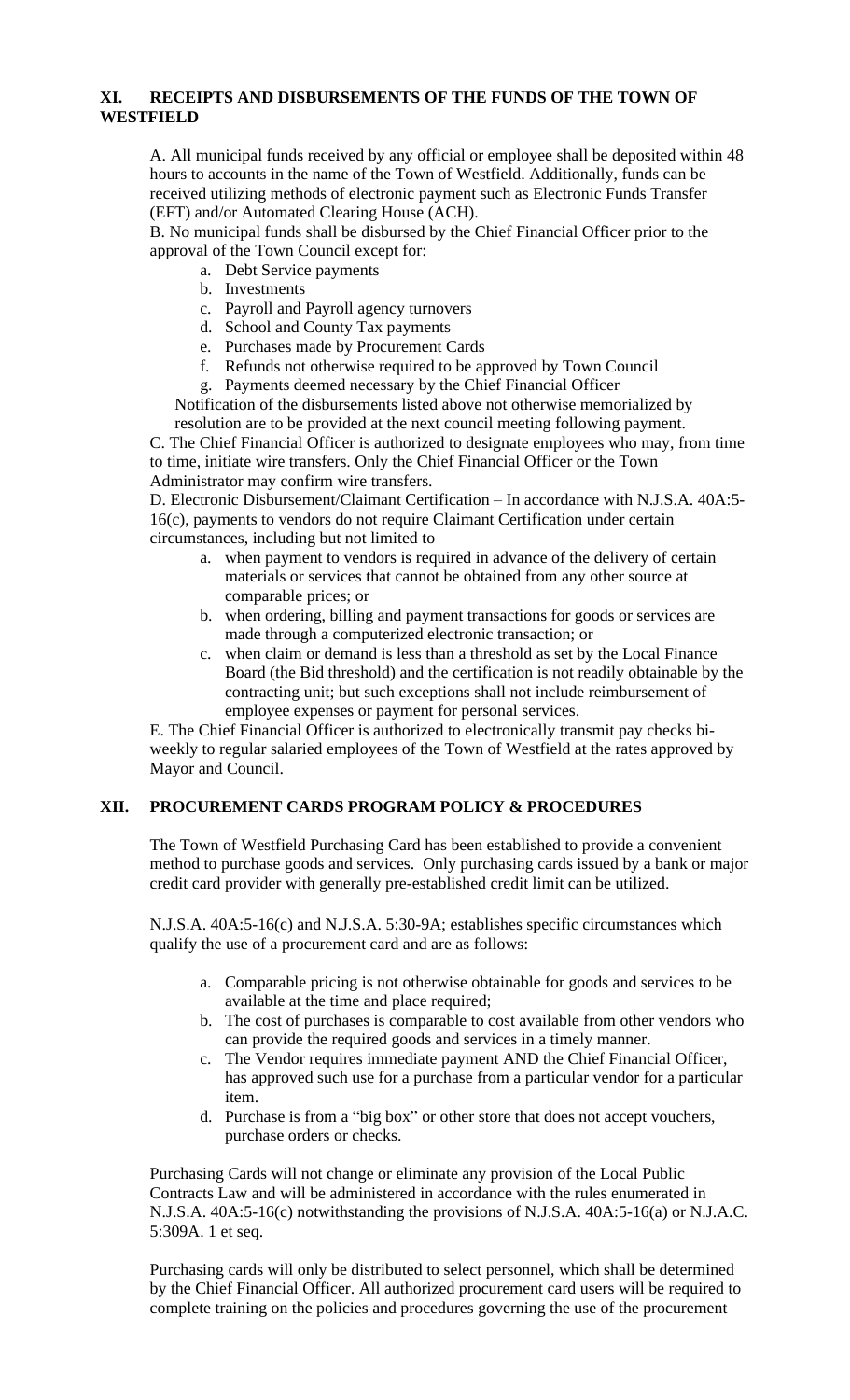card and shall complete and sign a contract of understanding that includes the financial and legal responsibility for misuse.

Procurement cards shall be issued in the name of a specific individual but under no circumstance shall be used to purchase personal property or services, including travel and dining expense.

Limits on cards will be established by individual/title, amount, time and category of usage permissible. An authorized procurement card user is prohibited from using their Pcard to conduct personal business or for any circumstance that are not authorized in N.J.S.A. 40A:5-16(c) or N.J.A.C. 5:309A.1.

## **XIII. DESIGNATION OF AUTHORIZING SIGNATURES ON TOWN CHECKS**

N.J.S.A. 40A: 4-63 provides that monies held in any separate fund shall be treated as monies held in trust and shall not be diverted to pay any other purpose. The custodian of the following separate funds shall be Scott H. Olsen, Chief Financial Officer. All disbursements shall be made by checks signed live or by facsimile signature of the Mayor, Town Clerk and Treasurer or by electronic funds transfer:

Town of Westfield Treasurer's Account, Clearing Account, Current Credit Card Account, Payroll Account, Payroll Deductions Account, Collector of Taxes Account, General Capital Account, Trust-Other Account, Dog License Account, Swimming Pool Operating Account, Swimming Pool Capital Account, Public Assistance Account, Council on Affordable Housing (CoAH) Growth Share Account, Law Enforcement – Federal Trust Account, Law Enforcement – County Trust Account, Parking Permit Account, Parking Services Coin Account, Credit Card Fee Account and Recreation Merchant Services Account.

The custodians of the following separate fund(s) shall be Vanessa Tovar or Anne M. Margeotes. All disbursements shall be made by electronic funds transfer or by checks signed live or by facsimile signature of the Court Clerk or the Deputy Court Clerk: Westfield Municipal Court Fines Account, Westfield Municipal Court Bail

Account

The custodian of the following separate fund shall be Michael Allen McGinley. All disbursements shall be made by electronic funds transfer or by checks signed live or by facsimile signature of the Library Director or Assistant Library Director or the Treasurer: Westfield Memorial Library Account

The custodian of the following separate fund shall be Anthony Tiller. All disbursements shall be made by electronic funds transfer or by checks signed live or by facsimile signature of the Chief of the Fire Department or the Treasurer:

Westfield Fire Department Violations Account

The custodian of the following separate fund shall be Chief Christopher Battiloro or Dennis Dasilva. All disbursements shall be made by electronic funds transfer or by checks signed live or by facsimile signature of the Chief of the Police Department or the Treasurer:

Westfield Police Department Confidential Account

The custodian of the following separate fund shall be Henry Wang. All disbursements shall be made by electronic funds transfer or by checks signed live or by facsimile signature of the Collector of Taxes and/or the Treasurer and/or Administrator: Redemption Tax Account, Tax Sale Premium Account

The custodian of the following separate fund shall be Scott H. Olsen, Chief Financial Officer. All disbursements shall be made by electronic funds transfer or by checks signed live or by facsimile signature of the Treasurer.

Developer Escrow Savings Account, Developer Escrow Checking Account

## **XIV. FEES CHARGED BY THE OFFICE OF THE TAX COLLECTOR**

A. The Collector of Taxes shall charge interest at the rate of 8% per annum on the first \$1,500 of a delinquency and 18% per annum on that amount of the delinquency as defined in N.J.S.A. 54:4-67 in excess of \$1,500 on all delinquent taxes and sewer fees during the year 2022, to be calculated from the date the tax or fee was due until the date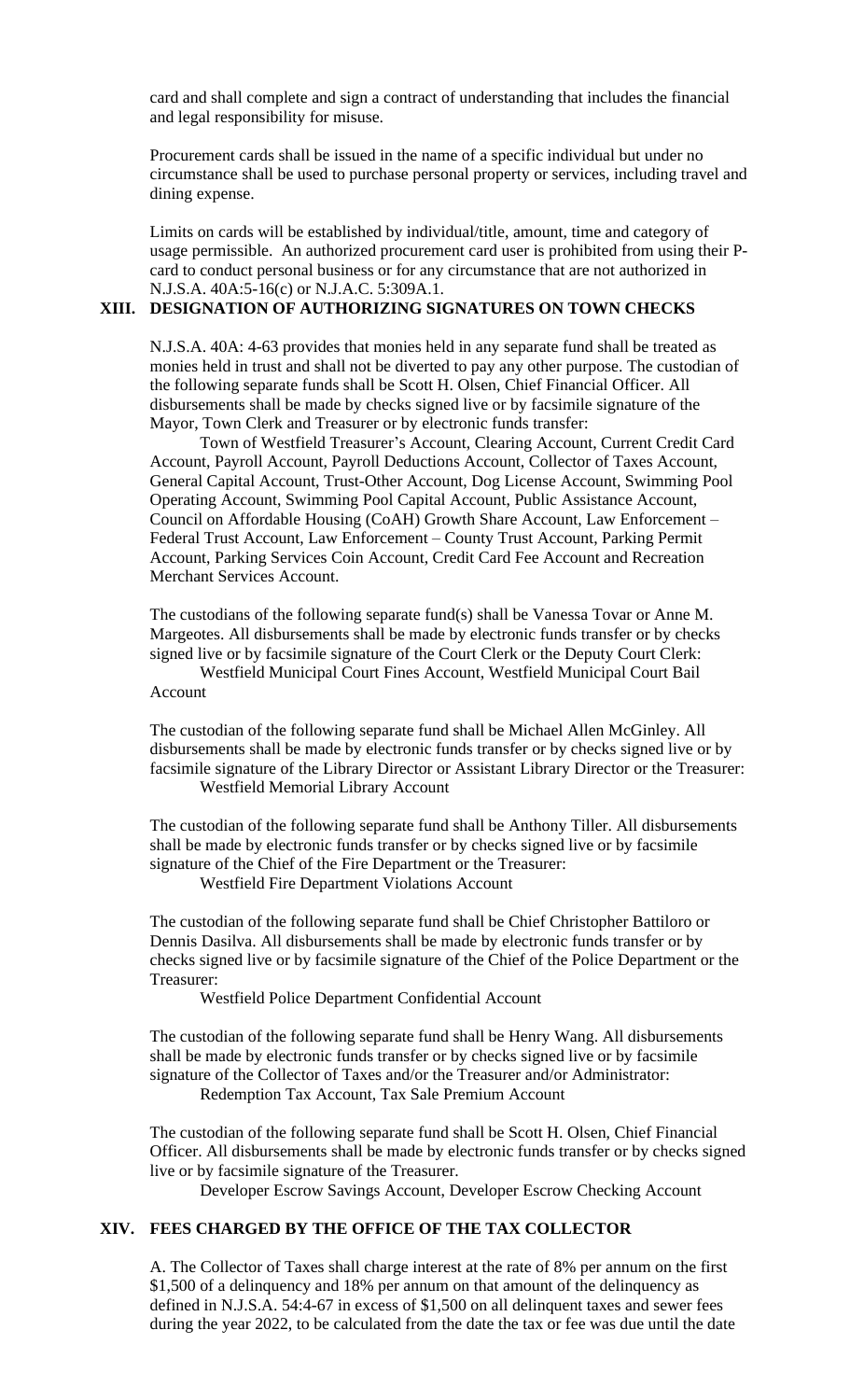of actual payment.

B. The Collector of Taxes shall charge interest at the rate of 8% per annum on the whole delinquency as defined in N.J.S.A. 54:4-67 on all delinquent assessments during the year 2022 until the date of actual payment.

C. The grace period of ten (10) calendar days will be allowed for an installment of taxes, assessments and sewer fees where payments will not be subject to interest charges as provided by Chapter 105, Public Laws of 1965.

D. The Collector of Taxes is hereby authorized to sell all municipal delinquencies through December 31, 2022 in a manner prescribed by N.J.S.A. 54:5-19, and as amended by Chapter 99, Public Laws of 1977, at a date and time which the Tax Collector selects. E. If any check or draft received by the Tax Collector from any person or organization for the payment of taxes is dishonored after deposit for "insufficient funds" or for any other reason, the Tax Collector shall not redeposit such check or draft but shall notify such person or organization by letter of this dishonor and require a replacement check, draft or cash to replace the amount of the check in addition to any interest that may accrue. A fee of \$20 shall be charged if the check is returned for "Insufficient Funds". The Tax Collector shall not accept replacement payment until the fee of \$20 is paid.

## **XV. TERM OF PLAN**

This Plan shall be in effect from adoption until December 31, 2022. Attached to this Plan is a resolution of the governing body of the Town of Westfield approving this Plan for such period of time. The Plan may be amended from time to time by the Chief Financial Officer. To the extent that any amendment is adopted by the Council, the Designated Official is directed to supply copies of the amendments to all of the parties who otherwise have received the copy of the originally approved Plan, which amendment shall be acknowledged in writing in the same manner as the original Plan was so acknowledged.

## **Resolution No. 5**

RESOLVED that warrants in the amount of \$100.00 each be drawn to Petty Cash, for the Chief Financial Officer to distribute to the following custodians and charge same to the Petty Cash account:

> Ellen O'Donnell, Executive Assistant Christopher Battiloro, Police Chief Allen McGinley, Library Director Megan Avallone, Health Department Director Anthony Tiller, Fire Chief

## **Resolution No. 6**

WHEREAS, the State of New Jersey Department of the Treasury, Affirmative Action Office has adopted Public Agency Regulations; and

WHEREAS, these Public Agency Regulations for awarding contracts are pursuant to P.L. 1975, Chapter 127, (N.J.S.A. 17:27); and

WHEREAS, every public agency is required to appoint and designate an officer or employee to serve as a Public Agency Compliance Officer (P.A.C.O.) for each year;

NOW, THEREFORE, BE IT RESOLVED, that the Town Council of the Town of Westfield, County of Union, State of New Jersey, designates Tara Rowley as the Public Agency Compliance Officer (P.A.C.O.) for the Town of Westfield for the year 2022.

## **Resolution No. 7**

BE IT RESOLVED by the Town Council of the Town of Westfield, at a meeting held January 4, 2022 that the Westfield Leader and the Star Ledger be and hereby are designated as the two newspapers to which notices and other matters are to be provided under the Open Public Meetings Act (N.J.S.A.10:4-6 to 10:21) of the State of New Jersey, otherwise known as "The Sunshine Law".

## **Resolution No. 8**

WHEREAS, the Town of Westfield is a member of Sustainable Jersey<sup>TM</sup> which is a certification and incentive program for municipalities in New Jersey that want to go green, save money, and take steps to sustain their quality of life over the long term; and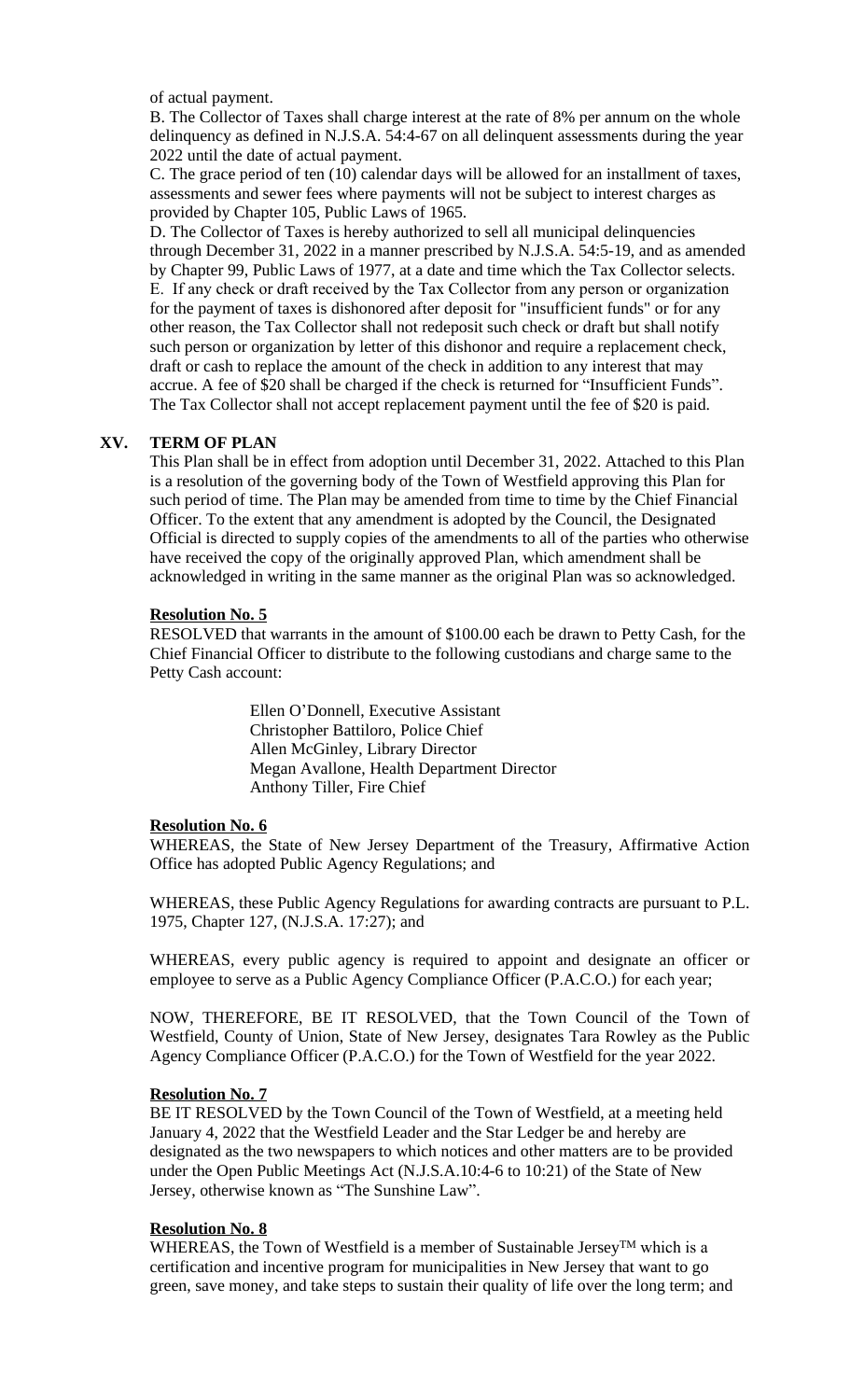WHEREAS, the Town Council of the Town of Westfield is committed to continuing to develop strategies that will reduce our impact on the environment both collectively and individually so that we might preserve our natural resources for the citizens we serve now, and in the future; and

WHEREAS, the Town Council of the Town of Westfield wishes to continue to build a model of government which benefits our residents now and far into the future with green community initiatives which are easy to replicate and affordable to implement; and

WHEREAS, as part of its participation in the Sustainable Jersey<sup>TM</sup> program and in an effort to continue to focus attention on "Green" issues, the Town Council reaffirms its establishment of its Green Team.

NOW THEREFORE BE IT RESOLVED, by the Town Council of the Town of Westfield that we do hereby appoint the following members to the Green Team:

| Nancy      | Albanese           |  |  |
|------------|--------------------|--|--|
| Kieran     | <b>Brown</b>       |  |  |
| Jeff       | <b>Bryk</b>        |  |  |
| Liz        | Chacko             |  |  |
| Catherine  | Choudhry           |  |  |
| Katie      | Doyle              |  |  |
| <b>Ben</b> | Eisenberg          |  |  |
| Mark       | Eisenberg          |  |  |
| Mercedes   | Fol-Okamoto        |  |  |
| Peter      | Goldberg           |  |  |
| Jay        | Goldring           |  |  |
| Karrie     | Hanson             |  |  |
| Jonathan   | Jacobs             |  |  |
| Walter     | Korfmacher         |  |  |
| Lois       | Krause (co-chair)  |  |  |
| Karen      | Kubicina           |  |  |
| Robert     | Learner            |  |  |
| Victor     | Liu                |  |  |
| Zoe        | McKelvey           |  |  |
| Amarish    | Mehta              |  |  |
| Anne       | Pacchia            |  |  |
| Donna      | Pizzi              |  |  |
| David      | Siegler (co-chair) |  |  |
| Janette    | Spezio             |  |  |
| Joely      | Triantafyllou      |  |  |
| Tim        | Van Epp            |  |  |
| Medea      | Villere            |  |  |
| Jessica    | Weitzman           |  |  |
| Bianca     | Wright             |  |  |
| Lisia      | Zheng              |  |  |

## **Resolution No. 9**

WHEREAS, the Westfield Senior Advisory Council, also known as "Lifelong Westfield", was created to generate public awareness of and support for people age 62 and older ("senior residents") residing in the Town of Westfield;

WHEREAS, the purpose of the Senior Advisory Council is to review issues pertinent to senior residents and support their ability to remain in the Town of Westfield (age-inplace) by providing them with creative and meaningful programs, activities and services; and

WHEREAS, the Senior Advisory Council acts in an advisory capacity to the Mayor and Town Council in matters affecting senior residents with regard to their health, education, employment, housing, transportation and recreation of the Town's senior residents.

NOW, THEREFORE, BE IT RESOLVED by the Mayor and Town Council of the Town of Westfield that the following members be and hereby are appointed to the Senior Advisory Council for the year 2022: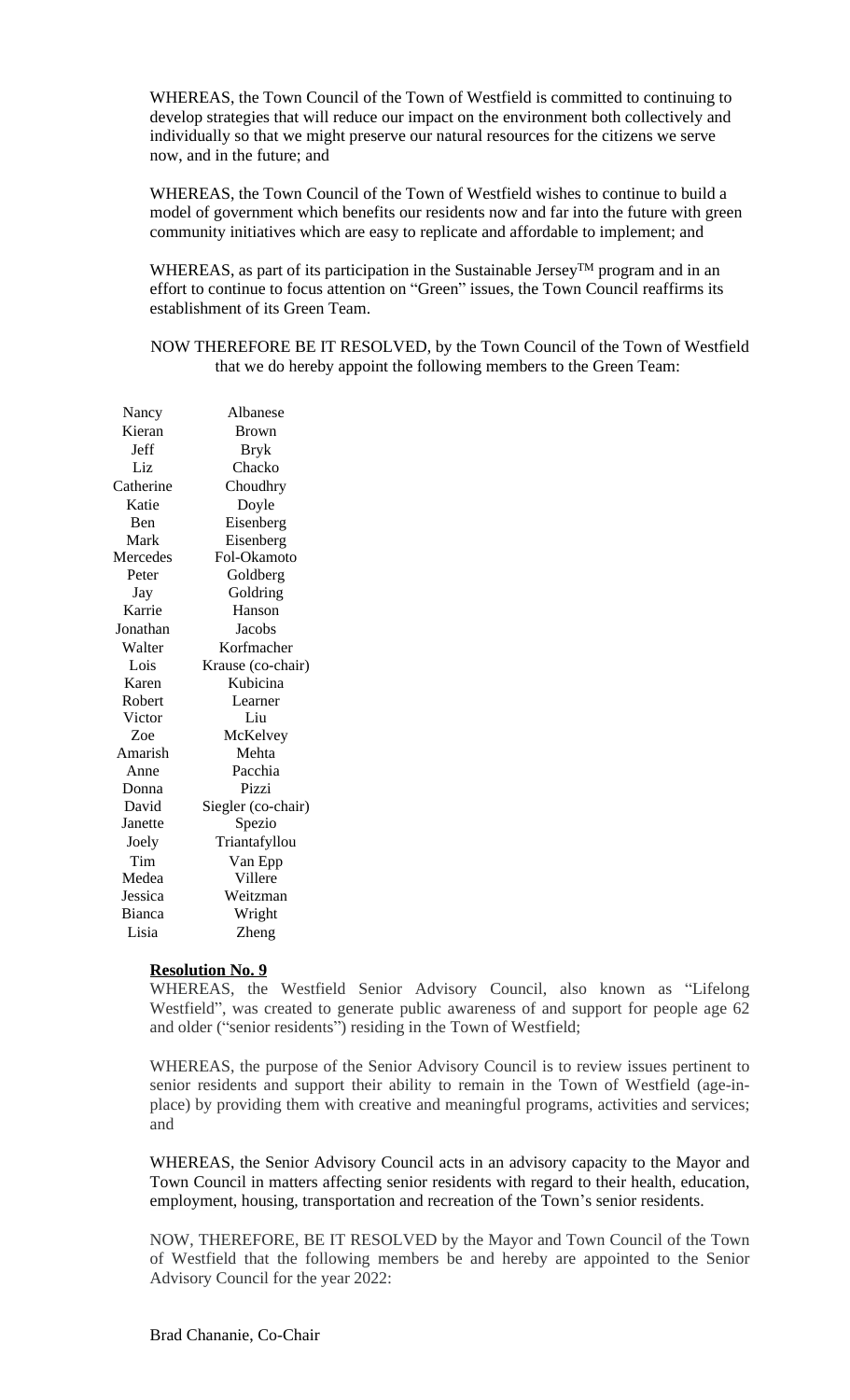Deidre Gelinne, Co-Chair Sushmita Sinha Harvey Davidson Gerri Rothfleisch Ronald Holmes Kathy Dulan John O'Brien Kirti Malik Michele Martin Paul Eilbacher Pearl Weiner

#### **Resolution No. 10**

WHEREAS, there exists a need for the Annual Audit of the accounts of the Town of Westfield in accordance with N.J.S.A. 40A:5-4, and

WHEREAS, U.S. OMB Circular 133 and State of New Jersey OMB Circular 98-07 mandate that there be an audit of Federal and State Programs; and

WHEREAS, on July 26, 1996 the Town of Westfield created a Deferred Compensation Plan, which is offered to all employees, pursuant to Sections 403 (b) and 457 of the Internal Revenue Code; and

WHEREAS, pursuant to N.J.A.C. 5:37-10 the Financial Statements of such Deferred Compensation Plan must be reviewed; and

WHEREAS, pursuant to rule 15c2-12(B)(5) of the Securities and Exchange Commission a Preparation of the Secondary Market Disclosure Report must be filed; and

WHEREAS, the Local Public Contracts Law, (N.J.S.A. 40A:11-1 et seq) authorizes the letting of contracts for professional services without competitive bidding; and

WHEREAS, the Town of Westfield issued a Request for Qualifications (RFQ) for legal services through a fair and open process in accordance with N.J.S.A. 19:44A-20.4 et seq., and

WHEREAS, a Certificate of the Chief Financial Officer, certifying the availability of adequate funds for this contract, prepared in accordance with N.J.A.C. 5:30-5.4, will be furnished to the Town Clerk, subject to adequate funding in the 2022 Operating and Sewer Operating Budgets.

NOW THEREFORE, BE IT RESOLVED that:

- 1. The Town of Westfield enter into a contract with the firm of Suplee, Clooney & Company, Registered Municipal Accountants and Certified Public Accountants, for the following services:
	- (a) To perform the statutory audit of the accounts of the Town of Westfield for the year ending December 31, 2022, in accordance with the regulations of the Division of Local Government Services, Department of Community Affairs of the State of New Jersey; an audit of Federal and State Programs in accordance with the Federal Uniform Guidance and State of New Jersey OMB Circular 15-08 and Assistance with Preparation of the calendar year 2022 Financial Statement, the Annual Debt Statement and calendar year 2023 Fiscal Year Operating and Capital Budgets, for a fee not to exceed \$71,000; and
- 2. This contract may be renewed for two (2) additional one (1) year terms, at the Town's discretion; and
- 3. Total fee for the year will be \$71,000 with said expenditure charged to the various audit accounts in the Current Fund and 195-204 in the Swimming Pool Fund, subject to the availability of funds in said accounts; and
- 4. This contract is awarded pursuant to the "fair and open" process (N.J.S.A. 19:44A-20.5 et seq.).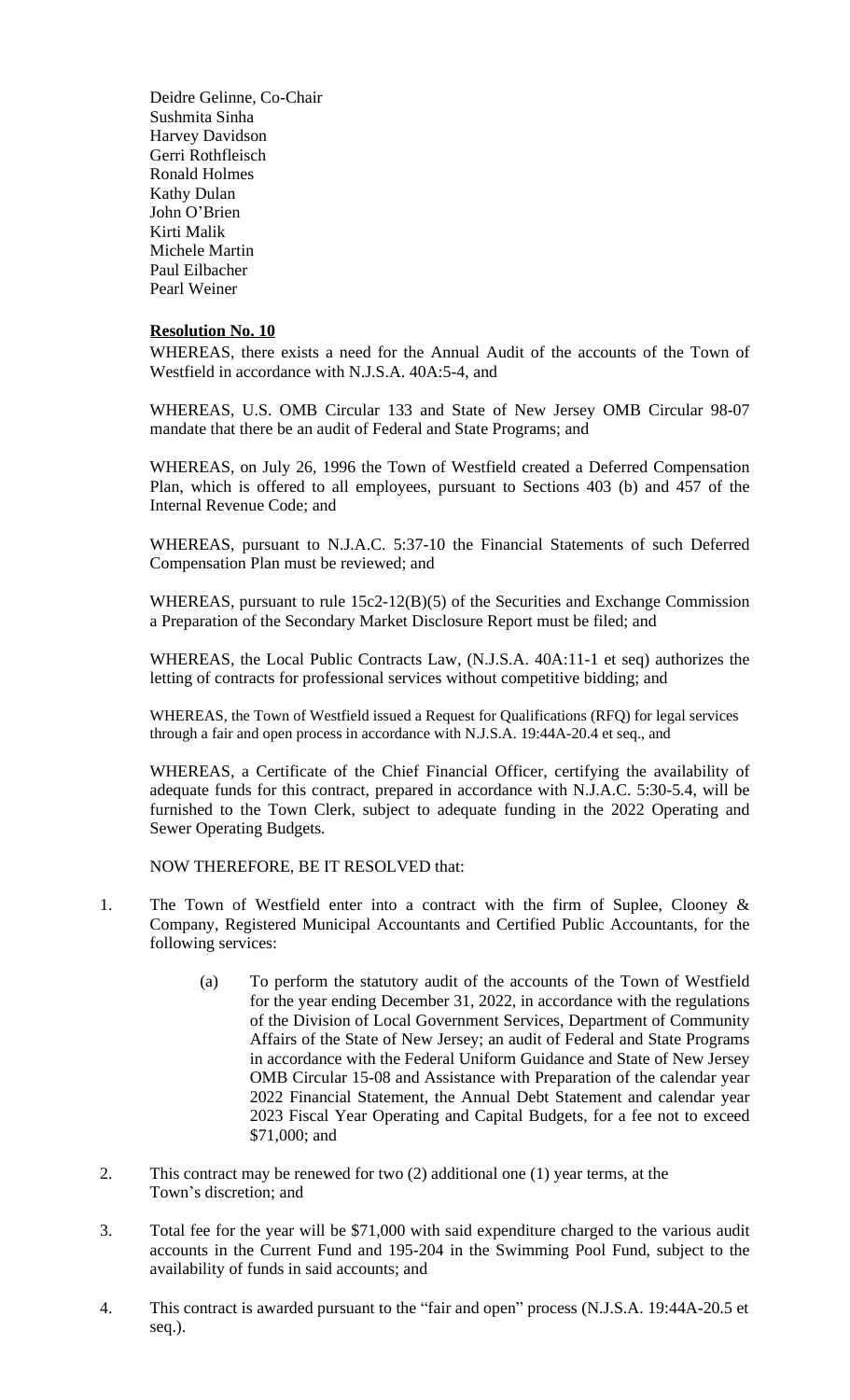## **Resolution No. 11**

WHEREAS, a need exists for the Town of Westfield to retain professional legal services of a general legal counsel in conjunction with the duties of the Town Attorney for the Town of Westfield; and

WHEREAS, the Town of Westfield issued a Request for Qualifications (RFQ) for legal services through a fair and open process in accordance with N.J.S.A. 19:44A-20.4 et seq., and

WHEREAS, Thomas C. Jardim, Esq. of Jardim, Meisner and Susser PC has submitted a proposal dated December 15, 2021, indicating that Jardim Meisner and Susser PC would provide the above services based on the fees set forth in the firm's cost proposal; and

WHEREAS, the Town of Westfield has deemed that the background, experience and qualifications of the respondent herein satisfy the criteria set forth in the RFQ; and

WHEREAS, a Certificate of the Chief Financial Officer, certifying the availability of adequate funds for this contract, prepared in accordance with N.J.A.C. 5:30-5.4, will be furnished to the Town Clerk, subject to the availability of funds in the 2022 Budget. Expenditure of funds pursuant to this contract is to be charged to Legal Account 120-216, under a purchase order to be established following adoption of the 2022 Budget.

NOW, THEREFORE, BE IT RESOLVED that:

- 1. The Town of Westfield enters into a contract with Thomas C. Jardim, Esq. to engage him to render legal services in furtherance of the ordinary duties of the Town Attorney for the Town of Westfield as described in the Code of the Town of Westfield; and
- 2. The term of the contract will be for a one (1) year term ending December 31, 2022.
- 3. This contract may be renewed for two (2) additional one (1) year terms, at the Town's discretion.
- 4. The estimated total fees for ordinary duties performed by the Town Attorney (and attorney's affiliated with Jardim, Meisner and Susser PC) as that term is described within the Code of the Town of Westfield for the term of the appointment shall not exceed \$52,330 with this expenditure charged to Legal Account 120-216 under a purchase order to be established following adoption of the 2022 Budget.
- 5. This contract is awarded pursuant to the "fair and open" process (N.J.S.A. 19:44A-20.5 et seq.).

## **Resolution No. 12**

WHEREAS, a need exists for the Town of Westfield to retain professional legal services of Jardim, Meisner and Susser PC, 30B Vreeland Road, No. 201, Florham Park, New Jersey 07932 in conjunction with the duties of the Town Attorney for the Town of Westfield; and

WHEREAS, the Town of Westfield issued a Request for Qualifications (RFQ) for legal services through a fair and open process in accordance with N.J.S.A. 19:44A-20.4 et seq., and

WHEREAS, Jardim, Meisner and Susser PC has submitted a proposal dated December 15, 2021, indicating it would provide the above services based on the fees set forth in the firm's cost proposal; and

WHEREAS, the Town of Westfield has deemed that the background, experience and qualifications of the respondent herein satisfy the criteria set forth in the RFQ; and

WHEREAS, a Certificate of the Chief Financial Officer, certifying the availability of adequate funds for this contract, prepared in accordance with N.J.A.C. 5:30-5.4, will be furnished to the Town Clerk, subject to the availability of funds in the 2022 Budget. Expenditure of funds pursuant to this contract is to be charged to Legal Account 120-211 under a purchase order to be established following adoption of the 2022 Budget.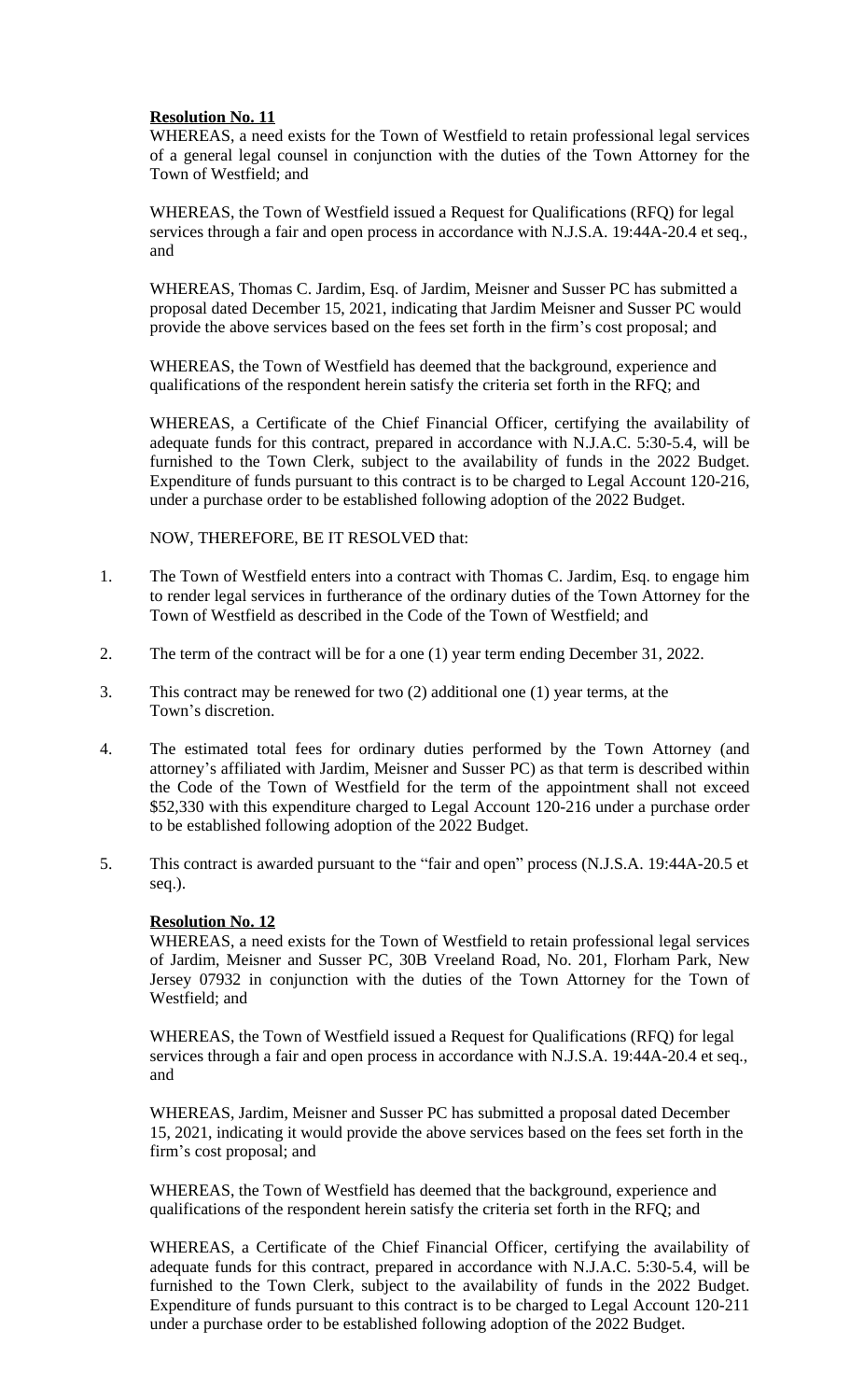NOW THEREFORE, BE IT RESOLVED by the Town Council of the Town of Westfield, New Jersey as follows:

- 1. The Town of Westfield enters into a contract with Jardim, Meisner and Susser PC to engage such firm to render legal services for the extraordinary duties of the Town Attorney for the Town of Westfield.
- 2 The estimated total fees for extraordinary duties performed by the Town Attorney (and attorney's affiliated with Jardim, Meisner and Susser PC) as that term is described within the Code of the Town of Westfield for the term of the appointment shall not exceed \$220,000 with this expenditure charged to Legal Account 120-211.
- 3. The term of the contract will be for a one (1) year term ending December 31, 2022.
- 4. This contract may be renewed for two (2) additional one (1) year terms, at the Town's discretion.
- 5. This contract is awarded pursuant to the "fair and open" process (N.J.S.A. 19:44A-20.5 et seq.).

## **Resolution No. 13**

.

WHEREAS, a need exists for the Town of Westfield to retain professional legal services in conjunction with the services provided by Frederick T. Danser III, Esq., in his capacity as labor counsel to the Town; and

WHEREAS, the Town of Westfield issued a Request for Qualifications (RFQ) for legal services through a fair and open process in accordance with N.J.S.A. 19:44A-20.4 et seq., and

WHEREAS, Frederick T. Danser III, Esq. of Apruzzese McDermott Mastro & Murphy has submitted a proposal dated December 15, 2021, indicating that Apruzzese McDermott Mastro & Murphy would provide the above services based on the fees set forth in the firm's cost proposal; and

WHEREAS, the Town of Westfield has deemed that the background, experience and qualifications of the respondent herein satisfy the criteria set forth in the RFQ; and

WHEREAS, a Certificate of the Chief Financial Officer, certifying the availability of adequate funds for this contact, prepared in accordance with N.J.A.C. 5:30-5.4, will be furnished to the Town Clerk, subject to the availability of funds in the 2022 Budget. Expenditure of funds pursuant to this contract is to be charged to the Legal Account 120- 212, under a purchase order to be established following adoption of the 2022 Budget.

NOW, THEREFORE, BE IT RESOLVED that:

- 1. The Town of Westfield enters into a contract with Apruzzese McDermott Mastro & Murphy in conjunction with the services provided by Frederick T. Danser III, Esq., as labor counsel to provide legal services to the Town of Westfield for labor, employment and personnel matters and related litigation.
- 2. The term of the contract will be for one (1) year ending December 31, 2022.
- 3. This contract may be renewed for two (2) additional one (1) year terms, at the Town's discretion.
- 4. The estimated total fees for the year shall not exceed \$50,000 with this expenditure charged to the Legal Account.
- 5. This contract is awarded pursuant to the "fair and open" process (N.J.S.A. 19:44A-20.5 et seq.).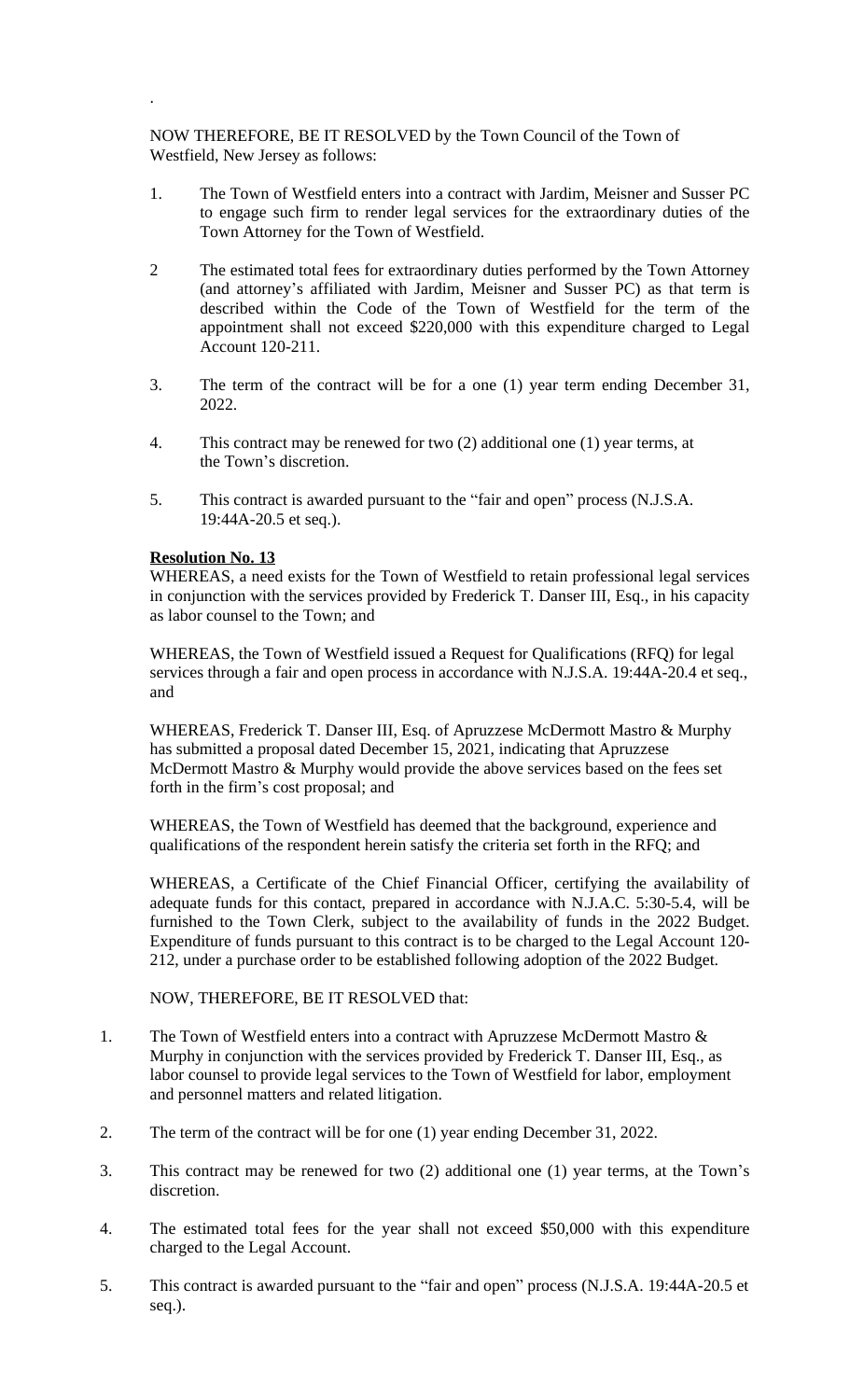## **Resolution No. 15**

WHEREAS, a need exists for the Town of Westfield to retain the professional legal services of a consultant and negotiator in connection with collective bargaining between the Town and its representative employee organizations; and

WHEREAS, the Town of Westfield issued a Request for Qualifications (RFQ) for legal services through a fair and open process in accordance with N.J.S.A. 19:44A-20.4 et seq., and

WHEREAS, Frederick T. Danser III, Esq. of Apruzzese McDermott Mastro & Murphy has submitted a proposal dated December 15, 2021, indicating that Apruzzese McDermott Mastro & Murphy would provide the above services based on the fees set forth in the firm's cost proposal; and

WHEREAS, the Town of Westfield has deemed that the background, experience and qualifications of the respondent herein satisfy the criteria set forth in the RFQ; and

WHEREAS, a Certificate of the Chief Financial Officer, certifying the availability of adequate funds for this contact, prepared in accordance with N.J.A.C. 5:30-5.4, will be furnished to the Town Clerk subject to the availability of funds in the 2022 Budget. Expenditure of funds pursuant to this contract is to be charged to the Legal Account 120- 213, under a purchase order to be established following adoption of the 2022 Budget.

NOW, THEREFORE, BE IT RESOLVED that:

- 1. The Town of Westfield enters into a contract with Frederick T. Danser III, Esq., to engage him (and attorneys affiliated with Apruzzese McDermott Mastro & Murphy) in the representation of the Town of Westfield in labor negotiations with representative employee organizations.
- 2. The term of the contract will be for one (1) year ending December 31, 2022.
- 3. This contract may be renewed for two (2) additional one (1) year terms, at the Town's discretion.
- 4. The Total fee for the year will be \$33,000 with this expenditure charged to Legal Account.

5. This contract is awarded pursuant to the "fair and open" process (N.J.S.A. 19:44A-20.5 et seq.).

# **Resolution No. 15**

WHEREAS, a need exists for the Town of Westfield to retain professional legal services to act as special affordable housing counsel*;* and

WHEREAS, the Town of Westfield issued a Request for Qualifications (RFQ) for legal services through a fair and open process in accordance with N.J.S.A. 19:44A-20.4 et seq., and

WHEREAS, Jonathan Drill of Stickel, Koenig, Sullivan & Drill has submitted a proposal dated December 15, 2021, indicating that Stickel, Koenig, Sullivan & Drill would provide the above services based on the fees set forth in the firm's cost proposal; and

WHEREAS, the Town of Westfield has deemed that the background, experience and qualifications of the respondent herein satisfy the criteria set forth in the RFQ; and

WHEREAS, a Certificate of the Chief Financial Officer, certifying the availability of adequate funds for this contract, prepared in accordance with N.J.A.C. 5:30-5.4, will be furnished to the Town Clerk, subject to the availability of funds in the 2022 Budget. Expenditure of funds pursuant to this contract is to be charged to the Legal Account 120- 217, under a purchase order to be established after adoption of the 2022 Budget.

NOW, THEREFORE, BE IT RESOLVED that: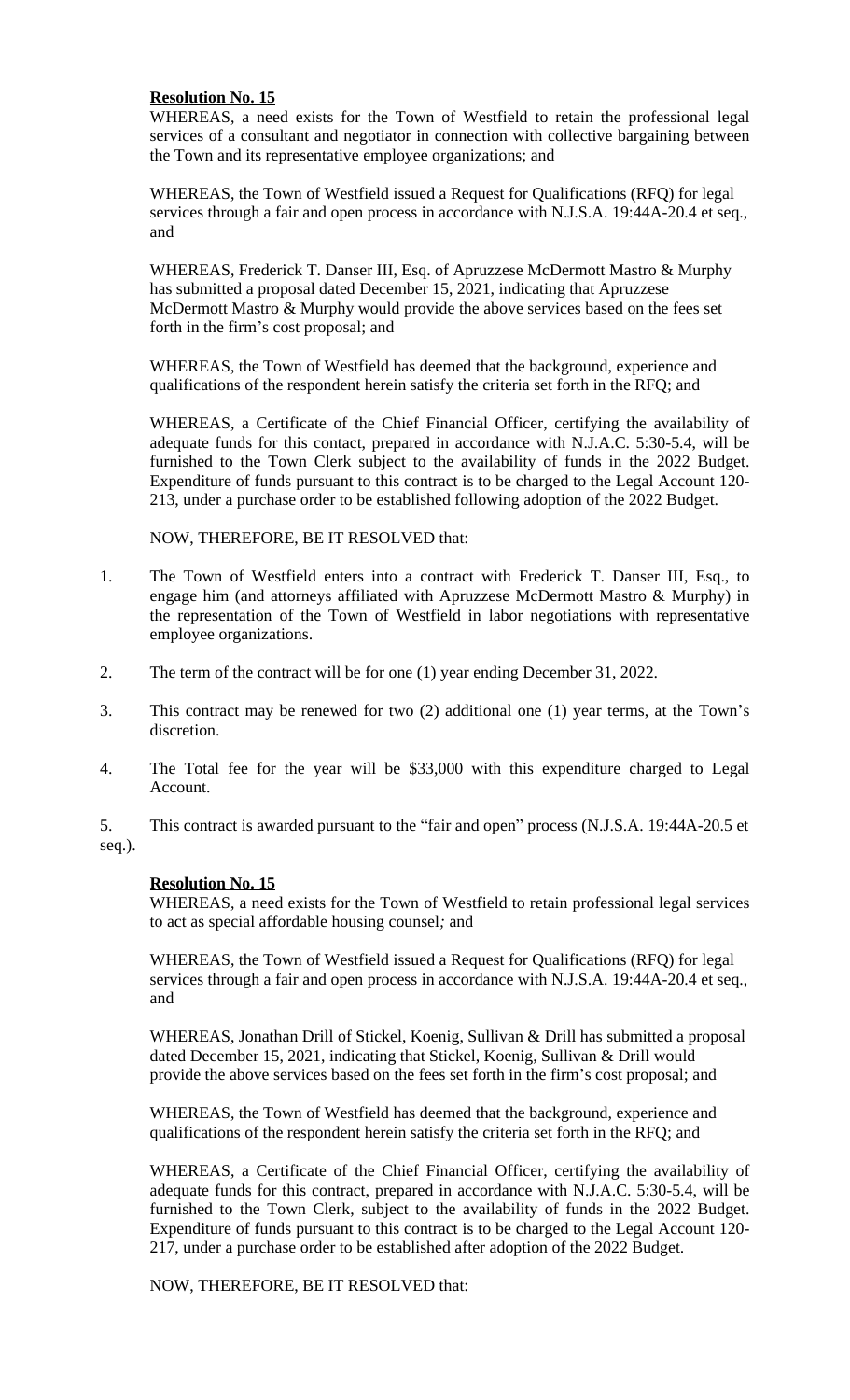- 1. The Town of Westfield enters into a contract with Stickel, Koenig, Sullivan & Drill in conjunction with the services provided by Jonathan Drill, as special affordable housing counsel to provide legal services to the Town of Westfield.
- 2. The term of the contract will be for a period ending December 31, 2022.
- 3. This contract may be renewed for two (2) additional one (1) year terms, at the Town's discretion.
- 4. The estimated total fees for the year shall not exceed \$20,000 with this expenditure charged to the appropriate account.
- 5. This contract is awarded pursuant to the "fair and open" process (N.J.S.A. 19:44A-20.5 et seq.).

## **Resolution No. 16**

WHEREAS, the Town of Westfield requires specialized legal services in connection with the authorization and issuance of bonds or notes of the Town of Westfield (the "Town") in the County of Union, State of New Jersey, including the review of such procedures and the rendering of approving legal opinions acceptable to the financial community; and

WHEREAS, the Town of Westfield issued a Request for Qualifications (RFQ) for Bond Counsel services through a fair and open process in accordance with N.J.S.A. 19:44A-20.4 et seq., and

WHEREAS, Rogut McCarthy LLC has submitted a proposal dated December 15, 2021, indicating it would provide the above services based on the fees set forth in the firm's cost proposal; and

WHEREAS, the Town of Westfield has deemed that the background, experience and qualifications of the respondent herein satisfy the criteria set forth in the RFQ; and

WHEREAS, the expenditure of funds pursuant to this contract is to be charged to the appropriate Capital Fund accounts.

NOW THEREFORE, BE IT RESOLVED by the Town Council of the Town of Westfield, New Jersey as follows:

1. Steve Rogut, Esquire, for the firm of Rogut McCarthy LLC, 37 Alden Street, Cranford, New Jersey, be and hereby, is appointed Bond Counsel for the Town of Westfield for said services in calendar year 2022.

2. This contract may be renewed for two (2) additional one (1) year terms, at the Town's discretion.

3. This contract is awarded pursuant to the "fair and open" process (N.J.S.A. 19:44A-20.5 et seq.).

#### **Resolution No. 17**

WHEREAS, a need exists for the Town of Westfield to retain professional legal services to act as redevelopment counsel*;* and

WHEREAS, the Town of Westfield issued a Request for Qualifications (RFQ) for legal services through a fair and open process in accordance with N.J.S.A. 19:44A-20.4 et seq., and

WHEREAS, Robert S. Goldsmith, Esq. of Greenbaum, Rowe, Smith & Davis, LLC has submitted a proposal dated December 15, 2021, indicating that Greenbaum, Rowe, Smith & Davis, LLC would provide the above services based on the fees set forth in the firm's cost proposal; and

WHEREAS, the Town of Westfield has deemed that the background, experience and qualifications of the respondent herein satisfy the criteria set forth in the RFQ; and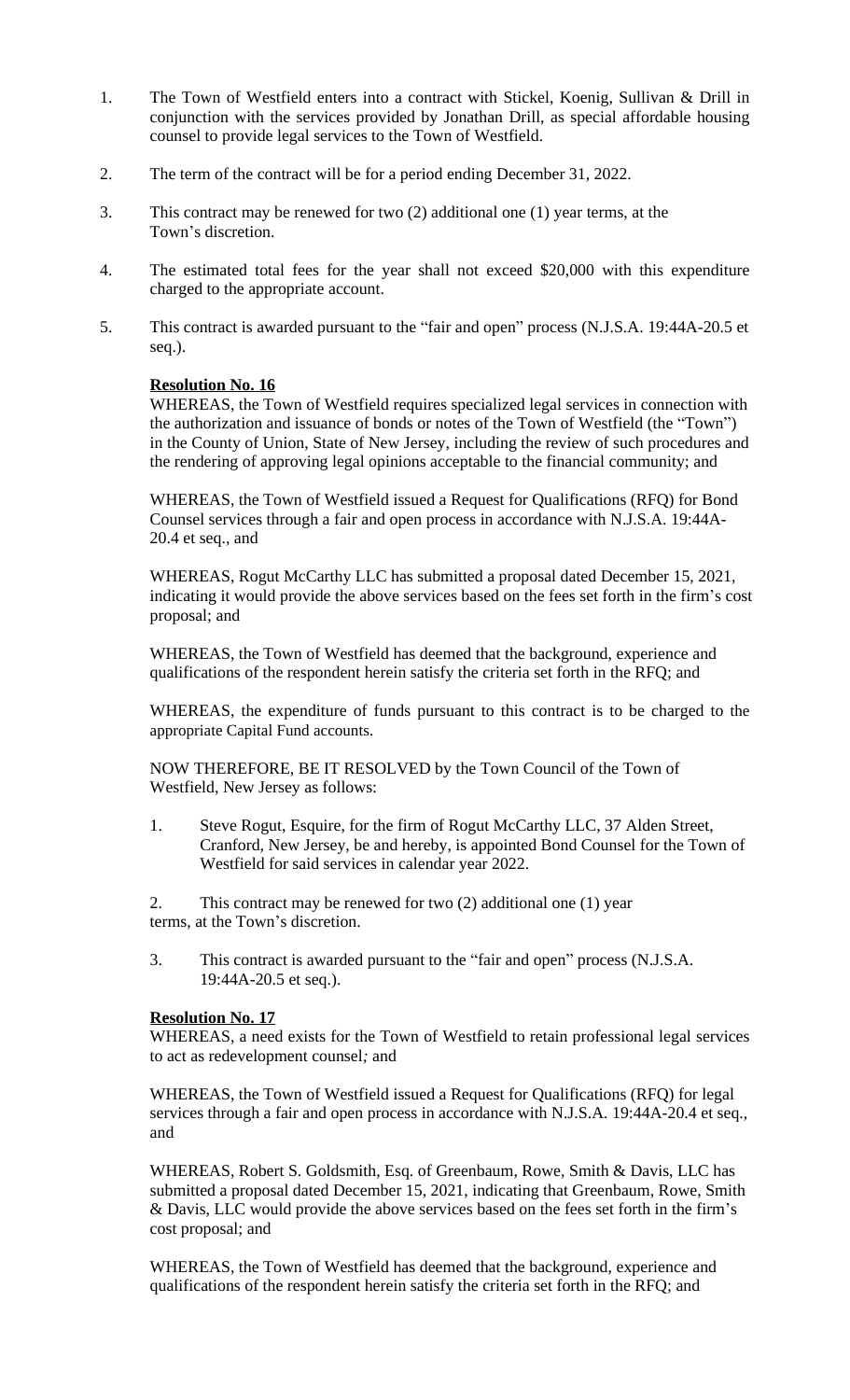WHEREAS, a Certificate of the Chief Financial Officer, certifying the availability of adequate funds for this contract, prepared in accordance with N.J.A.C. 5:30-5.4, will be furnished to the Town Clerk, subject to the availability of funds in the 2022 Budget. Expenditure of funds pursuant to this contract is to be charged to the Legal Account 120- 219, under a purchase order to be established after adoption of the 2022 Budget.

NOW, THEREFORE, BE IT RESOLVED that:

- 1. The Town of Westfield enters into a contract with Greenbaum, Rowe, Smith & Davis, LLC, in conjunction with the services provided by Robert S. Goldsmith, Esq., and his firm to provide redevelopment legal services to the Town of Westfield.
- 2. The term of the contract will be for a period ending December 31, 2022.
- 3. This contract may be renewed for two (2) additional one (1) year terms, at the Town's discretion.
- 4. The estimated total fees for the year shall not exceed \$100,000 with this expenditure charged to the appropriate account.
- 5. This contract is awarded pursuant to the "fair and open" process (N.J.S.A. 19:44A-20.5 et seq.).

## **Resolution No. 18**

WHEREAS, a need exists for the Town of Westfield to retain professional redevelopment planning services*;* and

WHEREAS, the Town of Westfield issued a Request for Qualifications (RFQ) for said redevelopment planning services through a fair and open process in accordance with N.J.S.A. 19:44A-20.4 et seq., and

WHEREAS, Philip Abramson, AICP/PP, Topology NJ, LLC, submitted a proposal dated December 15, 2021, indicating that Topology NJ, LLC would provide the above referenced services based on the fees set forth in the firm's cost proposal; and

WHEREAS, the Town of Westfield has deemed that the background, experience and qualifications of the respondent herein satisfy the criteria set forth in the RFQ; and

WHEREAS, a Certificate of the Chief Financial Officer, certifying the availability of adequate funds for this contract, prepared in accordance with N.J.A.C. 5:30-5.4, will be furnished to the Town Clerk, subject to the availability of funds in the 2022 Budget. Expenditure of funds pursuant to this contract is to be charged to Account 190-216, under a Purchase Order number to be determined upon adoption of the 2022 Budget.

NOW, THEREFORE, BE IT RESOLVED that:

- 1. The Town of Westfield enters into a contract with Topology NJ, LLC, 60 Union Street, Newark, New Jersey 07102 in conjunction with the services provided by Philip Abramson, AICP/PP, to provide redevelopment planning services to the Town of Westfield.
- 2. The term of the contract will be for a period ending December 31, 2022.
- 3. This contract may be renewed for two (2) additional one (1) year terms, at the Town's discretion.
- 4. The estimated total fees for the year shall not exceed \$100,000 with this expenditure charged to the appropriate account.

5. This contract is awarded pursuant to the "fair and open" process (N.J.S.A. 19:44A-20.5 et seq.).

## **Resolution No. 19**

WHEREAS, the Town of Westfield requires specialized legal services in connection with the authorization and issuance of bonds or notes of the Town of Westfield (the "Town) related to potential redevelopment projects; and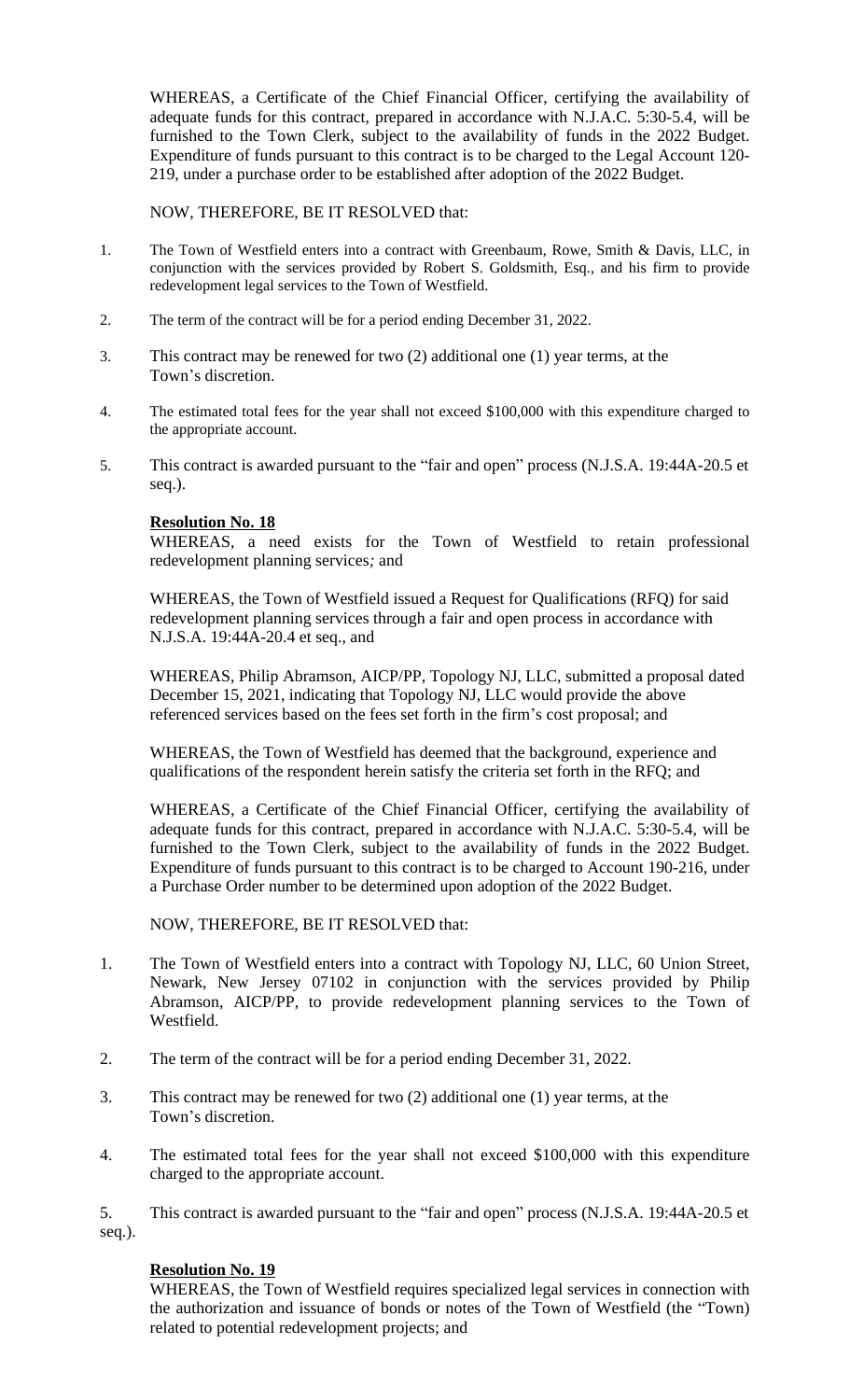WHEREAS, the Town of Westfield issued a Request for Proposals ("RFP") for said Services through a fair and open process under N.J.S.A. 19:44A-20.4, et seq., and

WHEREAS, McManimon, Scotland & Baumann, LLC submitted a proposal dated December 15, 2021, indicating that it would provide the above-referenced Services based on the fees set forth in the firm's cost proposal; and

WHEREAS, the Town of Westfield has deemed that the background, experience, and qualifications of the Respondent herein satisfy the criteria set forth in the RFP; and

WHEREAS, a Certificate of the Chief Financial Officer, certifying the availability of adequate funds for this contract, prepared in accordance with N.J.A.C. 5:30-5.4, will be furnished to the Town Clerk, subject to the availability of funds in the 2022 Budget.

NOW, THEREFORE, BE IT RESOLVED that:

1. McManimon, Scotland & Baumann, 75 Livingston Avenue, Second Floor, Roseland, New Jersey 07068 be and hereby are awarded a contract to provide Redevelopment Bond Counsel Services.

2. The term of the contract will be for a period ending December 31, 2022.

3. This contract may be renewed for two (2) additional one (1) year terms, at the Town's discretion.

4. The estimated total fees for each year are not expected to exceed \$100,000, with this expenditure charged to each Developer's Escrow account, as appropriate, using account T-05- 400-101.

5. This contract is awarded pursuant to the "fair and open" process under N.J.S.A. 19:44A-20.5, et seq.

BE IT FURTHER RESOLVED that the proper Town Officials be, hereby are, authorized to take whatever actions are appropriate in the execution and discharge of this Resolution.

## **Resolution No. 20**

WHEREAS, a need exists for the Town of Westfield to retain professional engineering services for Town Engineer and Planning and Zoning Engineer*;* and

WHEREAS, the Town of Westfield issued a Request for Qualifications (RFQ) for said engineering services through a fair and open process in accordance with N.J.S.A. 19:44A-20.4 et seq., and

WHEREAS, David C. Battaglia, PE, CME, CFM, CPWM, Van Cleef Engineering Associates, LLC submitted a proposal dated December 15, 2021, indicating that Van Cleef Engineering Associates, LLC would provide the above referenced services based on the fees set forth in the firm's cost proposal; and

WHEREAS, the Town of Westfield has deemed that the background, experience and qualifications of the respondent herein satisfy the criteria set forth in the RFQ; and

WHEREAS, a Certificate of the Chief Financial Officer, certifying the availability of adequate funds for this contract, prepared in accordance with N.J.A.C. 5:30-5.4, will be furnished to the Town Clerk, subject to the availability of funds in the 2022 Budget.

NOW, THEREFORE, BE IT RESOLVED that:

- 1. The Town of Westfield enters into a contract with Van Cleef Engineering Associates, LLC, 32 Brower Lane, Hillsborough, NJ 08844 in conjunction with the services provided by David C. Battaglia, PE, CME, CFM, CPWM, to provide professional engineering services for Town Engineer and Planning and Zoning Engineer to the Town of Westfield.
- 2. The term of the contract will be for a one-year period ending December 31, 2022.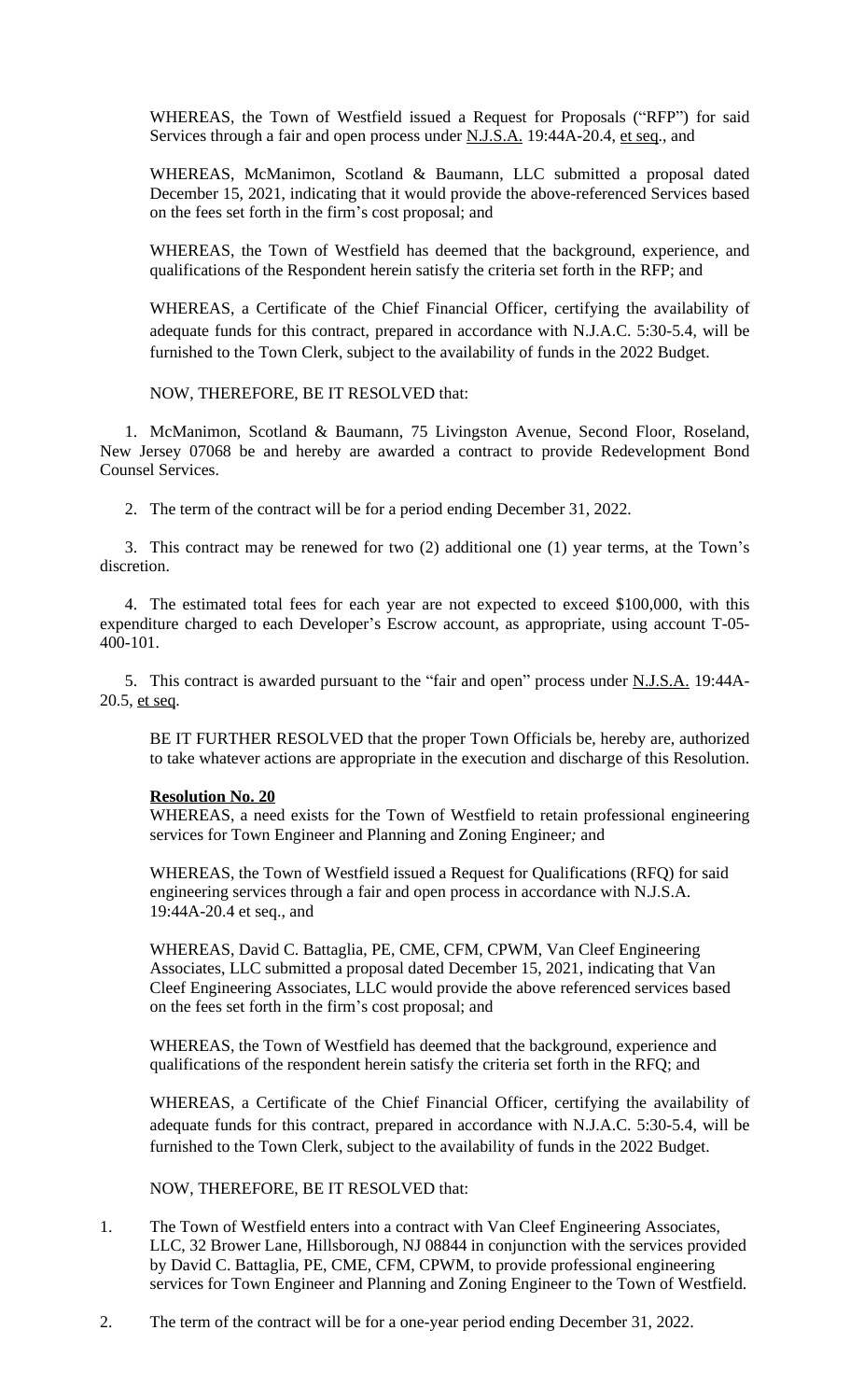- 3. This contract may be renewed for two (2) additional one (1) year terms, at the Town's discretion.
- 4. The estimated total fees for the year shall not exceed \$150,000 with this expenditure charged to the Engineering Account 2-01-135-114.
- 5. This contract is awarded pursuant to the "fair and open" process (N.J.S.A. 19:44A-20.5 et seq.).

#### **Resolution No. 21**

WHEREAS, the Town of Westfield has resolved to join both the Suburban Joint Insurance Fund and the Municipal Excess Liability Joint Insurance Fund, following a detailed analysis; and

WHEREAS, the Bylaws of said Funds require that each Municipality appoint a Risk Management Consultant to perform various professional services as detailed in the Bylaws; and

WHEREAS, the Bylaws indicate that the commission rate for said Risk Management Consultant shall not exceed six percent (6%) of the Member's Annual Assessment; and

WHEREAS, Requests for Qualifications for Health Insurance Consultant/Broker Services and Risk Management Services were advertised pursuant to General Ordinance 1753 of the Town of Westfield to be returnable on December 15, 2021; and

WHEREAS, after review of the proposal received, Brown & Brown Insurance, 56 Livingston Avenue, Roseland, NJ 07068, proposes to perform the services outlined for two (2 %) percent of the Member's Annual Assessment; and

WHEREAS, engagement of Risk Managers for fees representing less than six (6%) percent requires approval of the Suburban Joint Insurance Fund Commission; and

WHEREAS, the Town of Westfield has decided to award this contract to Brown & Brown Insurance following a fair and open process in accordance with N.J.S.A. 19:44A-20.5. Contract is subject to adequate funding in the 2022 budget and is to be charged to Other Insurance Account 184-221.

NOW, THEREFORE, BE IT RESOLVED that the Town of Westfield does hereby award a contract to Brown & Brown Insurance for Health Insurance Consultant/Broker Services and Risk Management Services for the year 2022 in accordance with the Fund's Bylaws; and

BE IT FURTHER RESOLVED that this contract may be renewed for two (2) additional one (1) year terms, at the Town's discretion; and

BE IT FURTHER RESOLVED that the Town of Westfield hereby submits this resolution to the Fund Commission for approval.

#### **Resolution No. 22**

WHEREAS, The Town of Westfield Planning Board adopted the Town's most recent Housing Plan Element and Fair Share Plan dated February 22, 2018, on March 5, 2018, with a 2021 Amendment adopted on June 7, 2021; and

WHEREAS, The Town of Westfield's Housing Plan Element and Fair Share Plan promotes an affordable housing program pursuant to the Fair Housing Act (N.J.S.A. 52:27D-301, et. seq.) and the regulations of the Council on Affordable Housing (N.J.A.C. 5:94-1, et. seq.); and

WHEREAS, the Town of Westfield's Housing Plan Element and Fair Share Plan includes affordable housing initiatives that create opportunities for affordable housing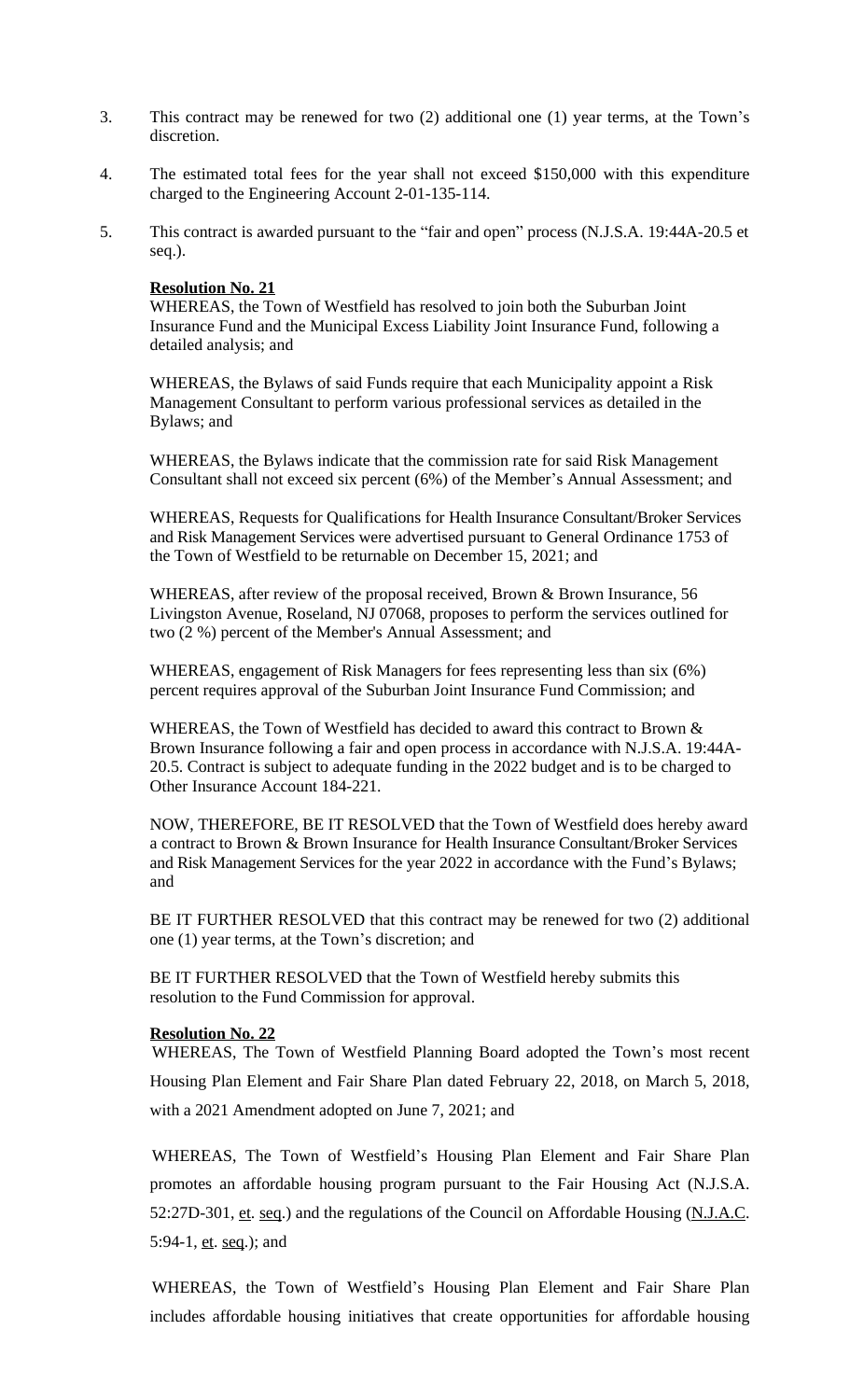units through a combination of inclusionary development and court approved credits from prior round affordable housing developments; and

WHEREAS, the Town Administrator and Town Planner recommend to the Mayor and Council that Community Grants, Planning & Housing be selected as the Town of Westfield's Affordable Housing Administrative Agent; and

WHEREAS, the Mayor and Council of the Town of Westfield wish to enter into an agreement with Community Grants, Planning & Housing for the purpose of administering and enforcing the affordability controls and, the Town's Affirmative Marketing Plan which shall be adopted by resolution, in accordance with the regulations of the Council on Affordable Housing pursuant to N.J.A.C. 5:94 et.seq., and the New Jersey Uniform Housing Affordability Controls pursuant to N.J.A.C. 5:80-26 et.seq.; and

NOW, THEREFORE BE IT RESOLVED, that Community Grants, Planning & Housing is selected as the Administrative Agent for the units in The Town of Westfield's affordable housing program for a term effective January 1, 2022 and terminating close of business December 31, 2022; and

BE IT FURTHER RESOLVED that Community Grants, Planning & Housing shall be awarded said contract at a fee not to exceed \$13,350 under the Affordable Housing Trust Fund , Administrative Services account line, subject to the availability of funds in the 2022 budget Account No. 120-218, to be reimbursed from the Affordable Housing Trust Fund; and

BE IT FURTHER RESOLVED, that the Town of Westfield hereby designates the Municipal Housing Liaison as the liaison to Community Grants, Planning & Housing; and

BE IT FURTHER RESOLVED, that the proper town officials be, and hereby are, authorized and directed to enter into an agreement with Community Grants, Planning & Housing.

The following resolution, introduced by Councilwoman Habgood and seconded by Councilwoman Mackey was adopted by the following roll call vote:

## **Resolution No. 23**

**WHEREAS**, Section 40A: 4-19 of the Local Budget Act provides that where any contract, commitments or payments are to be made prior to the final adoption of the 2022 budget, temporary appropriations should be made for the purpose and amounts required in the manner and time therein provided, and

**WHEREAS**, the date of this resolution is within the first thirty days of January, 2022, and

**WHEREAS**, temporary appropriations shall not exceed 26.25% of the prior year's appropriations, less appropriations for the Capital Improvement Fund and Debt Service, and

**WHEREAS**, the total appropriations in the 2021 budget, less appropriations for the Capital Improvement Fund and Debt Service in said 2021 budget is the sum of \$46,086,323.99, and

**WHEREAS**, twenty-six and one quarter percent of the total appropriations in the 2021 budget exclusive of any appropriations made for Capital Improvement Fund and Debt Service is the sum of \$12,097,660.05.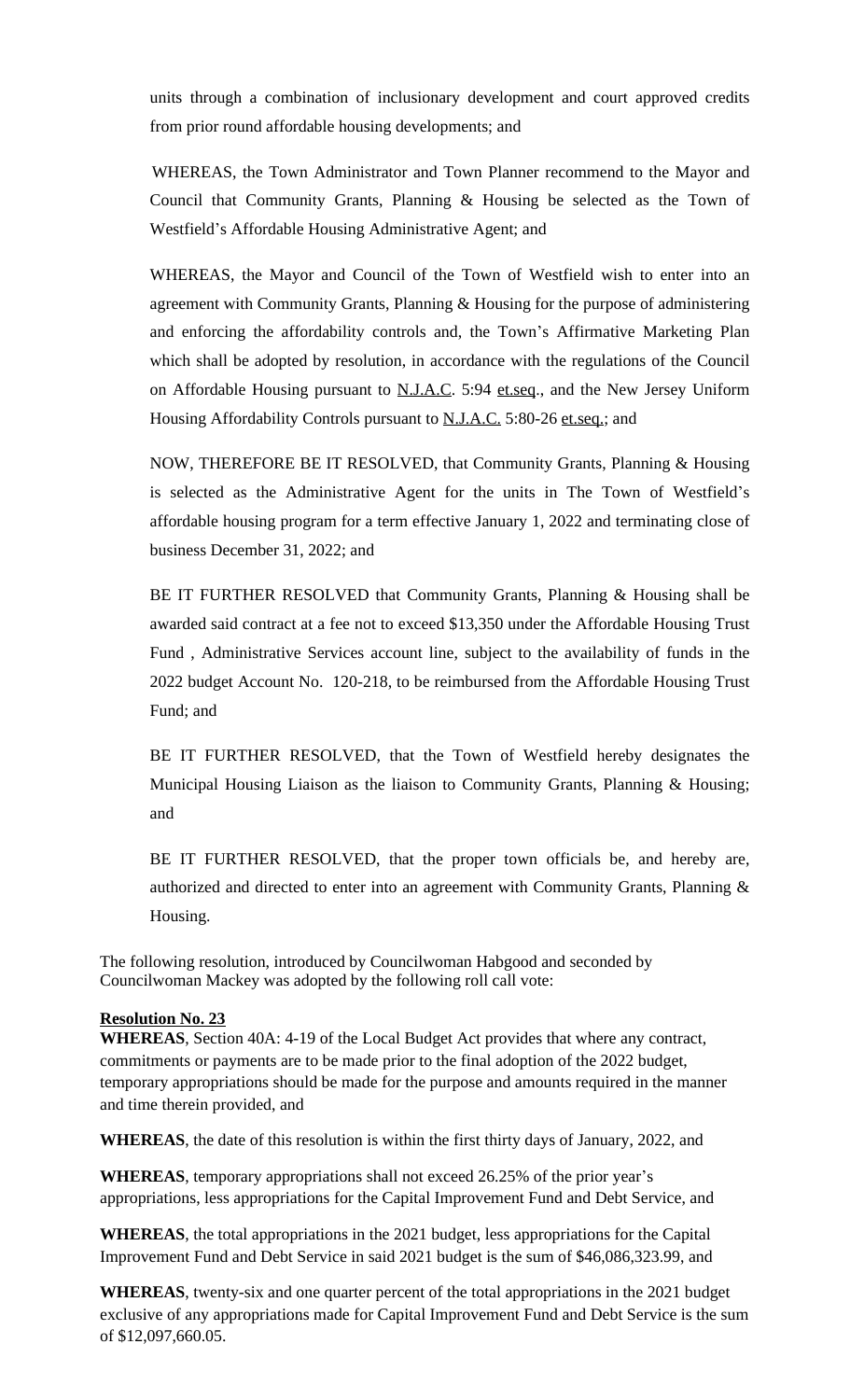**NOW, THEREFORE, BE IT RESOLVED** that the following temporary appropriations be made and that a certified copy of the resolution be transmitted to the Chief Financial Officer for his records:

| Administrative & Executive – Salaries & Wages          | \$100,000.00 |
|--------------------------------------------------------|--------------|
| Administrative $&$ Executive – Other Expenses          | 81,000.00    |
| Community TV 36 – Service Other Expenses               | 4,000.00     |
| Town Clerk – Salaries $&Wages$                         | 60,000.00    |
| Town Clerk – Other Expenses                            | 5,000.00     |
| Collection of Taxes – Salaries & Wages                 | 38,000.00    |
| Collection of Taxes – Other Expenses                   | 6,000.00     |
| Assessment of Taxes – Salaries & Wages                 | 44,000.00    |
| Assessment of Taxes – Other Expenses                   | 5,000.00     |
| Financial Administration $-$ Salaries & Wages          | 95,000.00    |
| Financial Administration - Other Expenses              | 7,000.00     |
| Legal Services $& \text{Costs} - \text{Other Express}$ | 277,000.00   |
| Municipal Court – Salaries $&Wages$                    | 97,000.00    |
| Municipal Court - Other Expenses                       | 3,000.00     |
| Municipal Prosecutor - Salaries & Wages                | 8,000.00     |
| Public Defender - Salaries & Wages                     | 1,000.00     |
| Engineering Services & Costs - Salaries & Wages        | 206,000.00   |
| Emergency Management – Other Expenses                  | 1,000.00     |
| Public Works – Salaries & Wages                        | 773,000.00   |
| Public Works – Other Expenses                          | 657,000.00   |
| Public Buildings $&$ Grounds – Other Expenses          | 115,500.00   |
| Planning Board – Other Expenses                        | 52,500.00    |
| Board of Adjustment – Other Expenses                   | 11,000.00    |
| Group Insurance Plan for Employees                     | 2,000,000.00 |
| <b>Other Insurance Premiums</b>                        | 304,500.00   |
| Fire – Salaries & Wages                                | 912,000.00   |
| Fire – Other Expenses                                  | 41,000.00    |
| Fire Official – Salaries $&Wages$                      | 50,000.00    |
| Fire Official – Other Expenses                         | 1,000.00     |
| <b>Hydrant Service</b>                                 | 140,000.00   |
| Parking Administration – Salaries & Wages              | 72,000.00    |
| Police – Salaries & Wages                              | 1,762,000.00 |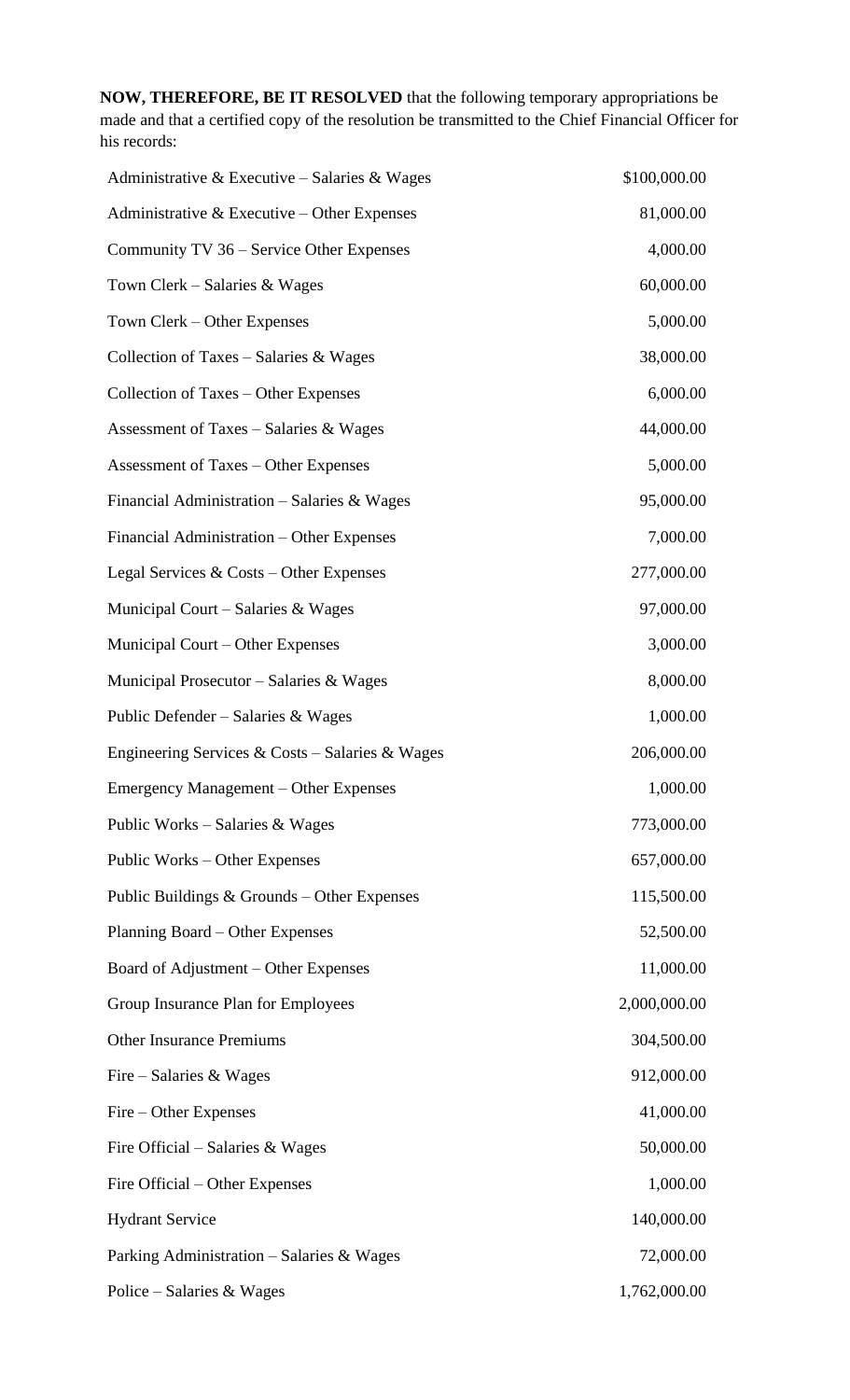| Police – Other Expenses                                                                                       | 181,000.00             |
|---------------------------------------------------------------------------------------------------------------|------------------------|
| Crossing Guard – Other Expenses                                                                               | 102,000.00             |
| Inspection of Buildings $-$ Salaries & Wages                                                                  | 170,000.00             |
| Inspection of Buildings – Other Expenses                                                                      | 6,000.00               |
| <b>Street Lighting</b>                                                                                        | 67,000.00              |
| Electricity                                                                                                   | 35,000.00              |
| Telephone                                                                                                     | 108,000.00             |
| Water                                                                                                         | 6,000.00               |
| <b>Heating Gas</b>                                                                                            | 19,000.00              |
| Gasoline                                                                                                      | 64,000.00              |
| Board of Health – Salaries & Wages                                                                            | 38,000.00              |
| Board of Health – Other Expenses                                                                              | 15,000.00              |
| Board of Health – Contr. Service – Salaries & Wages                                                           | 253,000.00             |
| Board of Health - Contr. Service - Other Expenses                                                             | 15,000.00              |
| Recreation – Salaries & Wages                                                                                 | 55,000.00              |
| Recreation – Other Expenses                                                                                   | 1,000.00               |
| <b>Public Events</b>                                                                                          | 3,000.00               |
| Maintenance of Free Public Library                                                                            | 399,000.00             |
| Social Security System (OASI)                                                                                 | 179,000.00             |
| <b>Defined Contribution Retirement Plan</b>                                                                   | 4,000.00               |
| Rahway Valley Sewerage Authority                                                                              | 2,303,000.00           |
| Dog Regulation                                                                                                | 20,000.00              |
| Debt Service – Principal                                                                                      | 1,877,000.00           |
| Debt Service – Interest on Bond                                                                               | 272,537.50             |
| Debt Service – Int. on Bond Anticipation Note                                                                 | 148,500.00             |
| <b>TOTAL TEMPORARY APPROPRIATIONS</b>                                                                         | 14,270,537.50          |
|                                                                                                               |                        |
| Less: Capital Improvement Fund and Debt Service                                                               | (2,298,037.50)         |
| <b>TOTAL TEMPORARY APPROPRIATIONS, Less</b><br><b>Capital Improvement Fund and Debt Service</b><br>Roll Call: | <u>\$11,972,500.00</u> |

Nays: None Absent: Parmelee LoGrippo Katz Mackey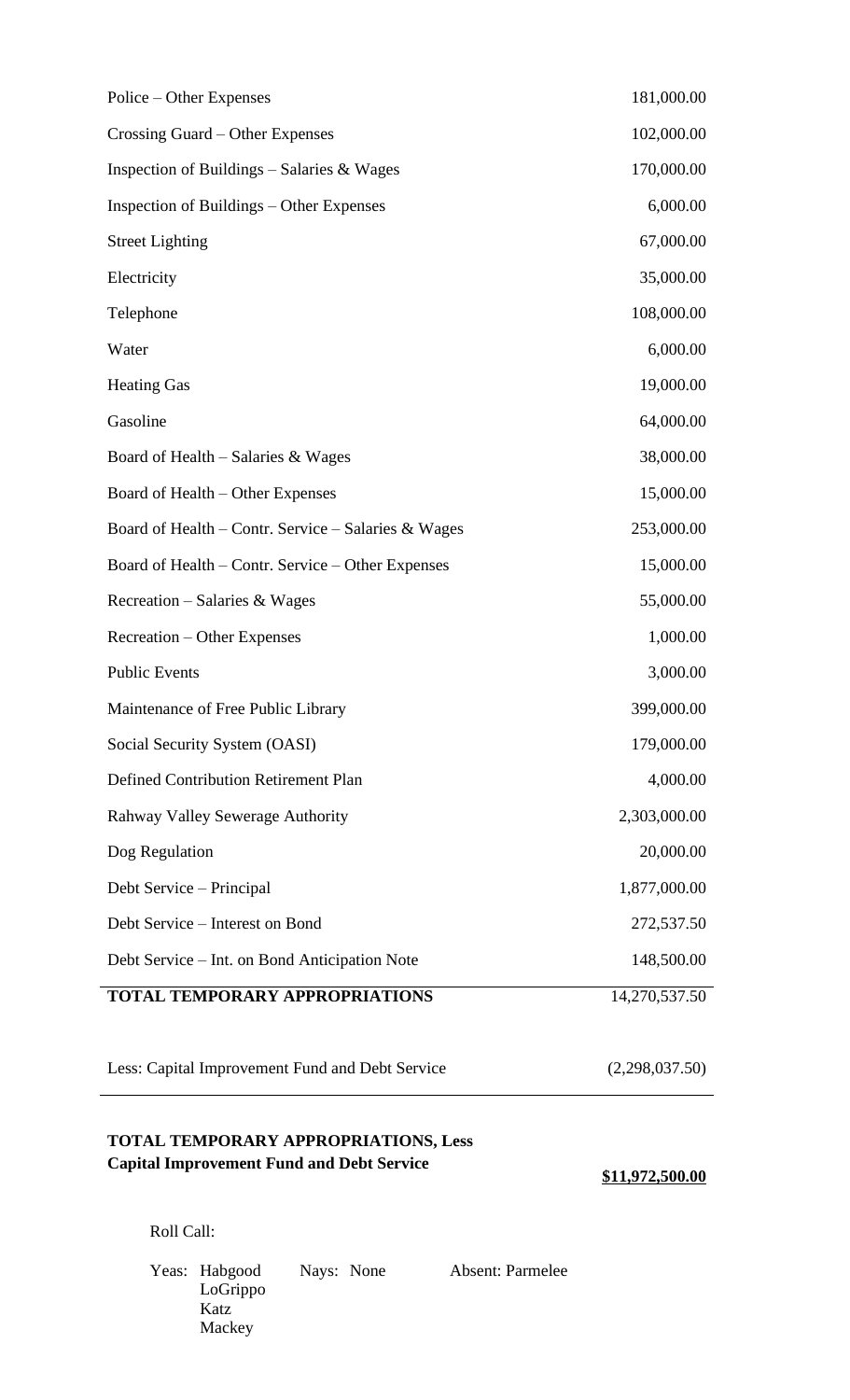**Contract** Dardia Boyes Mayor Brindle

The following resolution, introduced by Councilwoman Habgood and seconded by Councilman Boyes, was adopted by the following roll call vote:

#### **Resolution No. 24**

WHEREAS, Section 40A: 4-19 of the Local Budget Act provides that where any contract, commitments of payments are to be made prior to the final adoption of the 2022 Swim Pool Utility budget, temporary appropriations should be made for the purpose and amounts required in the manner and time therein provided, and

WHEREAS, the date of this resolution is within the first thirty days of January 2022, and

WHEREAS, the total appropriations in the 2021 budget, less appropriations for the Capital Improvement Fund and Debt Service in said 2021 budget is the sum of \$783,906.00 and

WHEREAS, twenty-six and one quarter percent of the total appropriations in the 2021 budget exclusive of any appropriations made for Capital Improvement Fund and Debt Service is in the sum of \$205,775.83.

NOW, THEREFORE, BE IT RESOLVED that the following temporary appropriations be made for the Swimming Pool Utility and that a certified copy of this resolution be transmitted to the Chief Financial Officer for his records:

#### **Swimming Pool Utility:**

| <b>Operating Salaries &amp; Wages</b> | \$99,000.00 |
|---------------------------------------|-------------|
| <b>Operating Other Expenses</b>       | 98,000.00   |
| Social Security (OASI)                | 8,000.00    |
| Interest on Bond                      | 24,335.00   |
| Debt Service – Principal              | 340,000.00  |
| TOTAL TEMPORARY APPROPRIATIONS:       | 569,335.00  |
|                                       |             |

Less: Debt Service (364,335.00)

# **TOTAL TEMPORARY APPROPRIATIONS, Less Debt Service:**

\$205,000.00

Roll Call:

| Yeas: Habgood<br>LoGrippo<br>Katz<br>Mackey<br>Contract<br>Dardia<br><b>Boyes</b> | Nays: None | <b>Absent: Parmelee</b> |
|-----------------------------------------------------------------------------------|------------|-------------------------|
| <b>Mayor Brindle</b>                                                              |            |                         |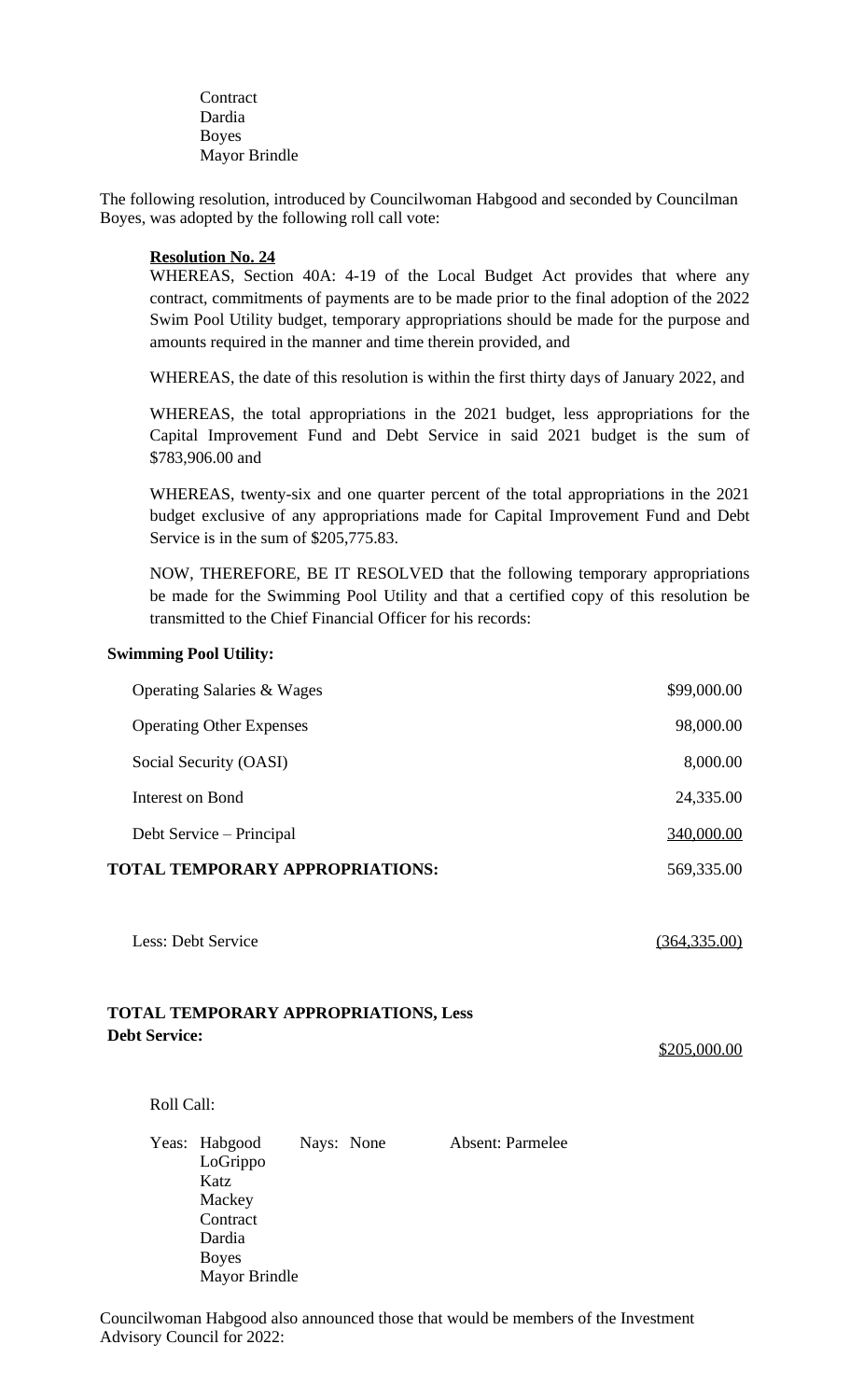Adam Contract, High School Senior Dominic Maurillo Biju Mohan Steven Morgenthal Lee Pacchia Drew Pecker Mike Pruzinsky Lu Qiu Christopher Rossi Eric Wallis

## Public Safety, Transportation and Parking Committee

The following resolution, introduced by Councilman Dardia, Chairman of the Public Safety, Transportation and Parking Committee, and seconded by Councilman Contract, was unanimously adopted.

## **Resolution No. 25**

WHEREAS, the Town of Westfield has determined a need for an on-call traffic safety and engineering services consultant to assist the Town as necessary; and

WHEREAS, the Public Safety, Transportation & Parking Committee has recommended to the Town Council that a professional services contract not to exceed \$17,000 be awarded to Bright View Engineering, 651 Old Mount Pleasant Avenue, Suite 100, Livingston, New Jersey 07039, for aforesaid services; and

WHEREAS, Certificate of the Chief Financial Officer, certifying the availability of adequate funds for this contract, prepared in accordance with NJAC 5:30-1.10, has been furnished to the Town Clerk. Expenditure of funds pursuant to this contract is to be charged to the Engineering Consultant Services Budget Account 135-114 and subject to the availability of funds in the 2022 Budget, under a Purchase Order number to be determined upon adoption of the 2022 Budget.

NOW, THEREFORE, BE IT RESOLVED, that the Town of Westfield award a contract to Brightview Engineering for the aforementioned service at a fee not to exceed \$17,000; and

BE IT FURTHER RESOLVED that the proper Town Officials be authorized to effect whatever actions are necessary in the execution and discharge of this contract.

#### Code Review & Town Property Committee

The following resolution, introduced by Councilwoman Mackey, and seconded by Councilman Boyes, was unanimously adopted.

## **Resolution No. 26**

.

WHEREAS, the Land Use Ordinance of the Town of Westfield requires the appointment of an employee to act as the Municipal Housing Liaison with responsibility for oversight and administration of the affordable housing program for the Town of Westfield; and

WHEREAS, Article 23, §23.10A of the Land Use Ordinance of the Town of Westfield lists the responsibilities of the Municipal Housing Liaison which includes the following:

- 1. The Municipal Housing Liaison shall be responsible for oversight and administration of the affordable housing program for the Town of Westfield, including the following responsibilities, which shall not be undertaken by or contracted out to a third party:
	- (a) Serving as the Town's primary point of contact for all inquiries from the State of New Jersey, affordable housing providers, Administrative Agents, and interested households;
	- (b) Monitoring the status of all affordable units in the Town's Housing Element and Fair Share Plan;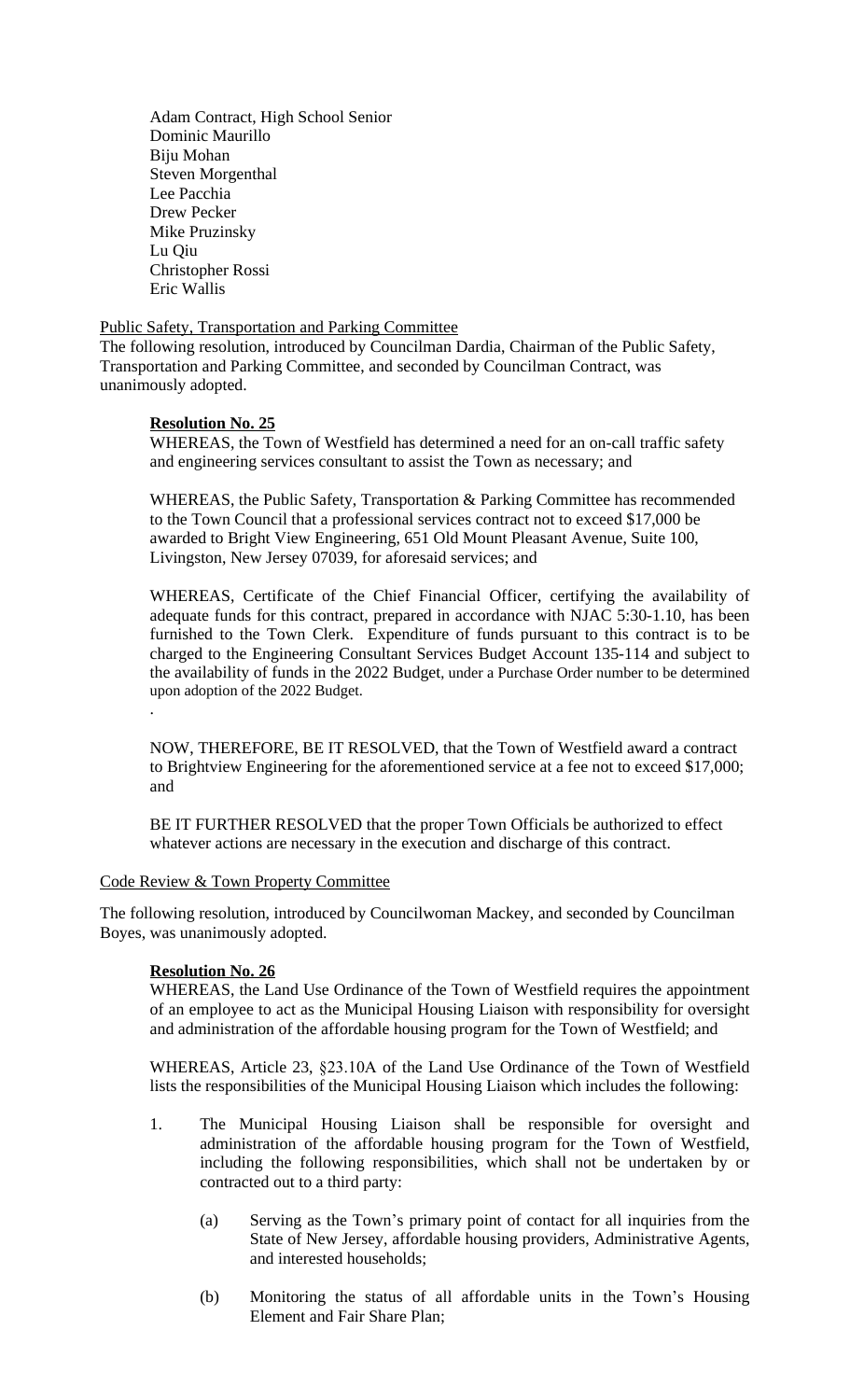- (c) Compiling, verifying, and submitting annual reports as may be required by the Superior Court, and reports to the Town Council at such intervals as deemed appropriate by the Council;
- (d) Coordinating meetings with affordable housing providers and Administrative Agents, as applicable;
- (e) Attending continuing education opportunities on affordability controls, compliance monitoring, and affirmative marketing as offered or approved by the Superior Court;
- (f) Supervising the Administrative Agent(s), if any, contracted or authorized by the Town Council to administer some or all of the affordable units in the Town;
- (g) The implementation of the Affirmative Marketing Plan and affordability controls; and
- (h) The Municipal Housing Liaison shall be responsible for the additional duties listed in Article 23, §23.10A of the Land Use Ordinance of the Town of Westfield that are not specifically delegated by the Town Council to an Administrative Agent.

NOW, THEREFORE, BE IT RESOLVED, that Donald Sammet, PP/AICP, Westfield Town Planner be and is hereby appointed the Municipal Housing Liaison for the Town of Westfield and shall be responsible for performing the duties set forth in Article 23, §23.10A of the Land Use Ordinance; and

BE IT FURTHER RESOLVED, that the term of this appointment is one year, commencing on January 1, 2022 and the 2022 compensation shall be \$8,000 in the form of a stipend, charged to Account 135-112, subject to the availability of funds in the 2022 Budget and reimbursed from the Affordable Housing Trust Fund.

## Public Works Committee

The following resolution, introduced by Councilman Contract, Chairman of the Public Works Committee, and seconded by Councilwoman Habgood, was unanimously adopted.

## **Resolution No. 27**

WHEREAS, the Town of Westfield is seeking a qualified professional to provide sewer collection services as well as pump station inspection and monitoring services; and

WHEREAS, Central Jersey Pump, PO Box 541, Springfield, New Jersey 07081, is a New Jersey Licensed Collection System Operator and has submitted a proposal to provide sewer collection services at a fee of \$10,200, and a proposal to provide pump station inspection and monitoring services at a fee of \$4,800; and

WHEREAS, the Town Administrator has reviewed the aforesaid proposals and recommends that a professional services contract be awarded to MVC Unlimited; and

WHEREAS, a Certificate of the Chief Financial Officer, certifying the availability of adequate funds for this contract, prepared in accordance with N.J.A.C. 5:30 1.10, will be furnished to the Town Clerk, subject to the availability of funds in the 2022 Budget.

NOW, THEREFORE BE IT RESOLVED by the Town Council of the Town of Westfield that the aforementioned contract for professional services be awarded as follows:

- 1. Sewer Collection System Operator at a fee not to exceed \$10,200; and
- 2. Pump Station Inspection and Monitoring Services at a fee not to exceed \$4,800; and

BE IT FURTHER RESOLVED that the fees for this work be charged to Budget Account No. 2-01-185-215.

A motion to adjourn, made by Councilwoman Mackey and seconded by Councilman Contract at 7:06 p.m., was unanimously carried.